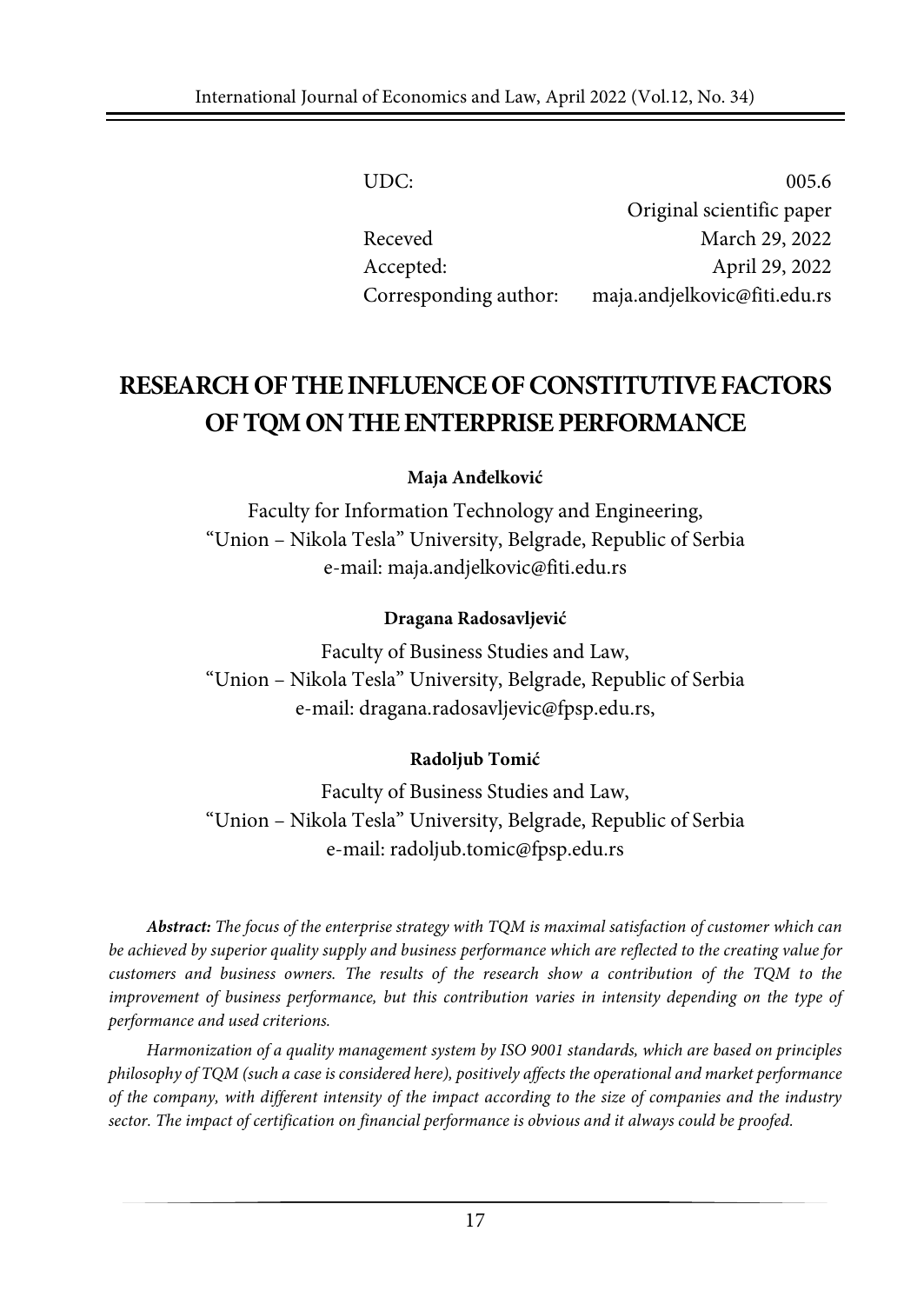*One of the most important conclusion is that companies with cerifications of QMS by the requirements* of ISO 9001 standards make an effort to improve the quality of business and have a higher level of *implementation of TQM, so thay create greater benefits from certification as opposed to companies which have primarily motivation leading by marketing interests and requirements which could be competition and pressure of market impacted.*

The basic factors of TQM are practicaly identified in the first decade of this century, and have become *the basis for research to the degree of implementation and relationships between the elements of TQM and TQM as whole, and business performance. There is no strict guideline forselecting important factors and KPIs, but their different combinations depend on the skills of the choosing by researchers. Combinations of success factors of TQM could be: customer orientation, continuous process improvement, focus on employees and teamwork, global vision of the organization (first three are directly researched in this paper).*

*The considered example, by the model of transport-logistic services, is positioned in the supply chain frame.*

*The results are presented in tabular and graphic forms.*

*Keywords: TQM factors, QMS, enterprise, performance, KPIs, supply chain*

## **1. INTRODUCTION**

#### **1.1. Thematic framework for research**

The focus of the company's strategy with TQM is the maximum customer satisfaction that can be achieved by superior quality of supply and business performance, which is reflected in the creation of positive values for customers and business owners.

The impact of quality system certification on financial performance is obvious and can always be proven. One of the most important conclusions is that companies with QMS certified according to the requirements of ISO 9001, strive to improve business quality and have a higher level of TQM implementation, so that they create greater benefits from certification compared to companies that have primarily leadership motivated (as according to market demands, so marketing interests with different actions aimed at strengthening competitive advantage).

The basic factors of TQM were practically became the basis for research into the degree of implementation at enterprise and the relationship between the elements of TQM, TQM as a whole, and business performance. However, there is no strict guideline for the selection of important factors and KPIs, but just rather their various combinations whose choice and combining depend on the skills of the researcher.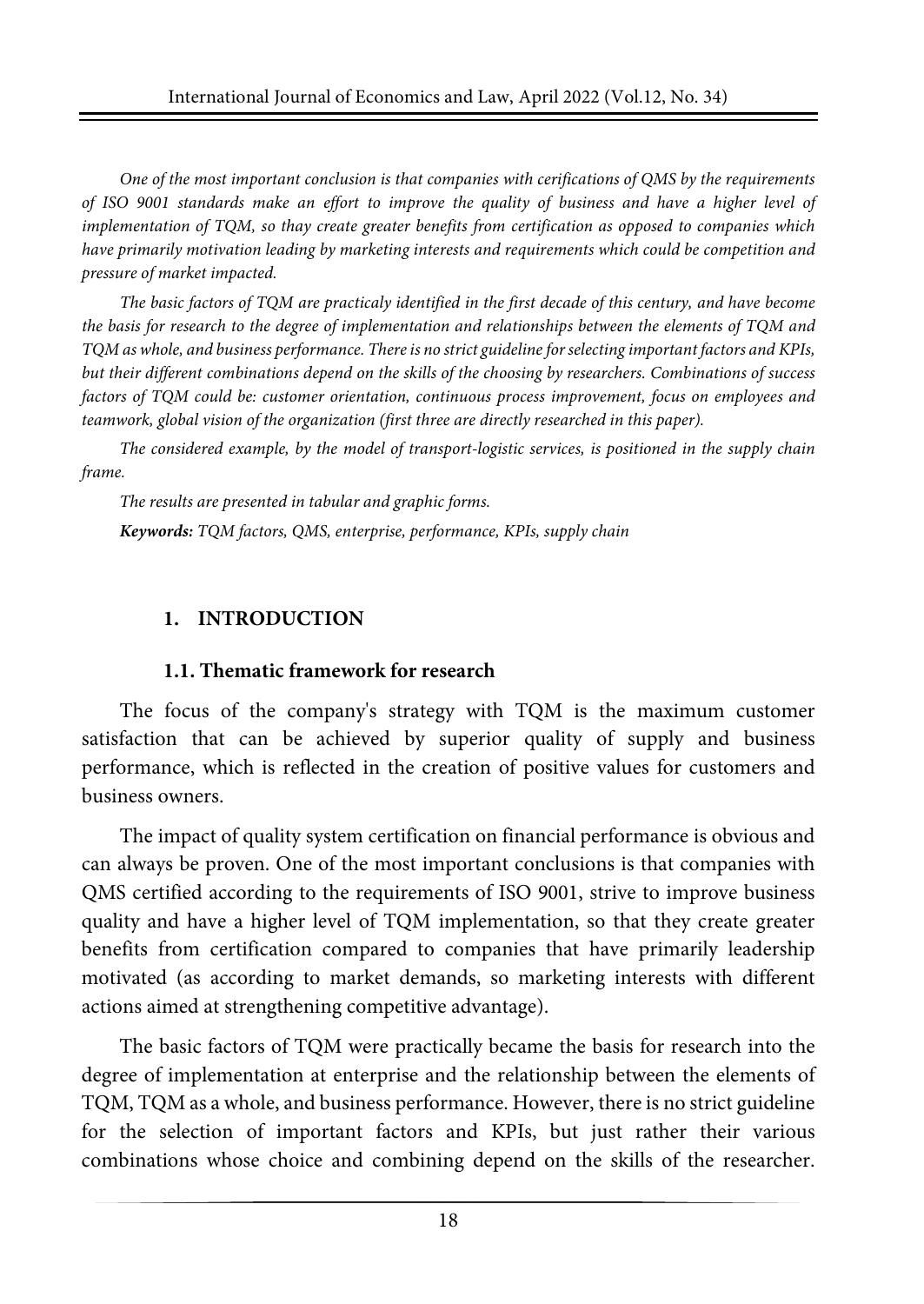Combinations of TQM success factors can be: customer orientation, continuous process improvement, focus on the employees and teamwork, and the global vision of the organization (the first three factors are directly explored in this paper). Analysis, formulation, evaluation and implementation of the strategy are equally important. The percentage of implementation failures can be very significant, at the level of 70-90%.<sup>[1](#page-2-0)</sup>

Business strategy defines the way the organization will function in the market. The operational strategy concerns the basic activities through which products or services are realized and delivered. Business activities are broader and concern many processes, such as material procurement, production, inventory management, delivery, satisfaction of customers, emplozies and stakeholders etc. Therefore, the operational strategy focuses on reducing process costs and improving profits for the entire business.[2](#page-2-1)

Overall performance is possible through precise coordination of business strategies. Strategic fit is a concept that emerges for strategies that must be effective. The results show that business strategy (with innovation and other competitive advantages) and knowledge management strategy (codification and personalization) have a significant and positive impact on business performance (Radosavljević, M., Radosavljević, Ž., 2015). Understanding the importance of strategic integration and its influence to business performance is essential, because the choice of different methods and other factors can affect the performance of the company differently, which can lead to different, often wrong, conclusions.<sup>[3](#page-2-2)</sup>

The above considerations should show that the authors have considered everything that is relevant to this paper, which is treated as an example at the level of a model of transport - logistics services, that is positioned within the supply chain.

<span id="page-2-0"></span><sup>&</sup>lt;sup>1</sup> Đuričin,D., Janošević,S., Kaličanin,Đ. (2013). Menadžment i strategija, deveto izdanje, Ekonomski fakultet, Beograd.

<span id="page-2-1"></span><sup>2</sup> https://thinkinsights.net/strategy/operational-strategy/(access:05.04.2022)

<span id="page-2-2"></span><sup>3</sup> MUHAMMAD SHAHID KHAN ET AL. (2020). THE MODERATING EFFECT OF STRATEGIC FIT ENHANCES BUSINESS PERFORMANCE: EMPIRICAL EVIDENCE FROM THE TELECOMMUNICATION INDUSTRY.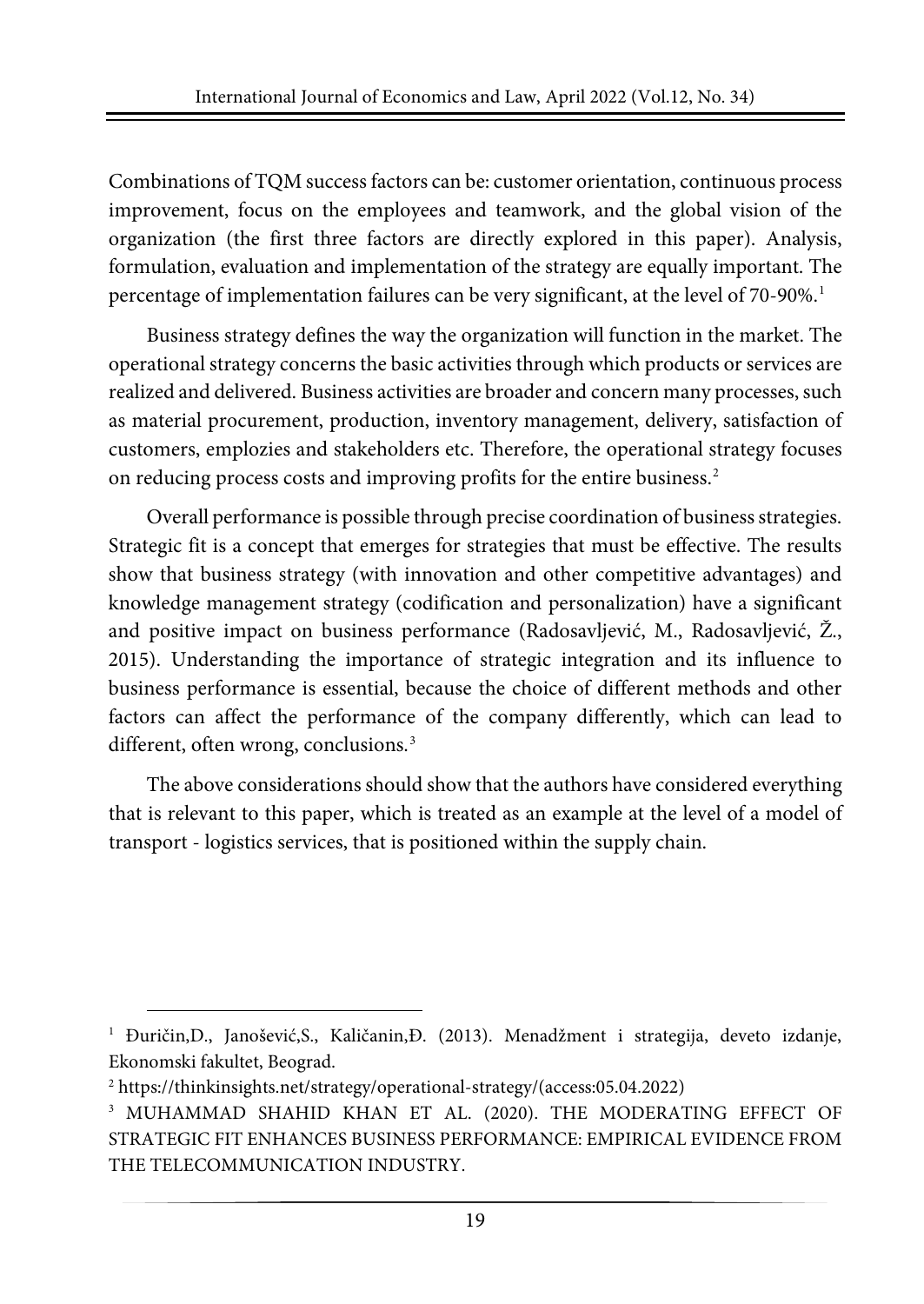#### **1.2. Review of research by other authors**

The authors studied the literature and numerous examples at the case study level regarding the relationship between QMS, TQM, and enterprise performance. For example: Saraph, J.V., Benson, P.G., Schroeder, R.G. (1989), analyze instruments for measuring critical quality management factors; Flynn, B.B., Schroeder, R.G., Sakakibara, S. (1994), consider a framework for researching quality management and appropriate connectivity with measurement instruments; Powell, T.C. (1995), considerstotal quality management as a competitive advantage with appropriate empirical study; Milovanović, V. (2018), investigates the impact of overall quality management on business performance, at the level of hypotheses tested on a sample of 141 companies; Ahire, S.L., Golhar, D.I., Valler, M.A. (1996), considers the development and validation of structural TQM; Black, S.A. and Porter, L.J. (1996), specify the identification of critical TQM factors; Apprentice, S. (2022), processes data related to a survey conducted on the topic of supply chain quality research from the aspect of customer satisfaction, etc.

The authors worked on two projects and published corresponded monographs on the relationship between QMS, performance and TQM with special research on quality in terms of consumer satisfaction (Andjelković, M., Radosavljević, D., Tomić, R., 2022).

In this regard, the authors noted the need to setup a concept with possible rationalization in terms of constitutive factors (or groups of factors) TQM and their impact on the full implementation of TQM in an enterprise that achieves increased performance with such a level of TQM. That is why this research was started whic is going on.

## **2. KEY SUCCESS FACTORS OF OVERALL QUALITY MANAGEMENT**

The key success factors of TQM, in the format now studied by the authors, have become the basis for empirical research on the relationship between the degree of TCM implementation and enterprise performance. Researchers, in their plans and analyzes, choose the proposals of a group of success factors in the logical combinations.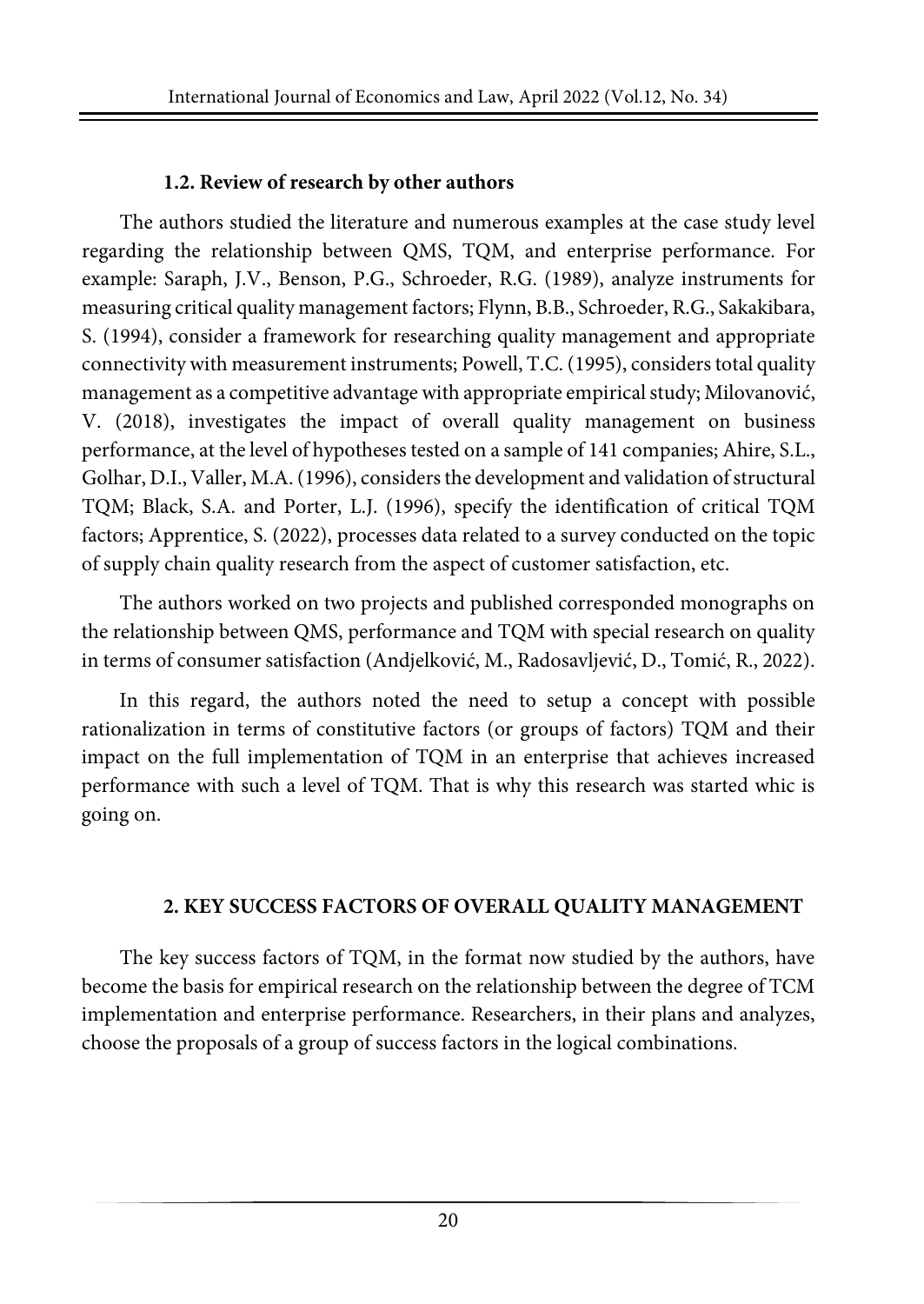Research models focus on the key success factors of TCM and the individual significance of each of them, which is determined on the basis of previous empirical studies (Milovanović, 2018):

- Commitment of top management;
- Customer orientation;
- Relations with supplyers;
- Process approach;
- Timely information and analysis;
- Continuous improvement;
- Focus on the employees;
- Social responsibility.

Only a part of the factors that will be the subject of direct research by the author will be presented here.

a) **Commitment of top management.** Successful implementation of TQM depends on top management that determines values, goals and strategy in order to meet customer expectations and improve the performance of the company. A high level of quality needs to be always accompanied by the company's commitment to this goal, good communication, support and allocation of the necessary resources to improve quality. Performance evaluations need to have also the evaluation of managers and all employees, which should always be associated with the achievement of quality goals.

The general managers of the company translate the mission and vision (which are defined in the high-level corporate strategy) into concrete business strategies that make up the overall business plan. $4$  Logically, the global vision of the organization is defined by dedicated top managers.

b) **Customer orientation.** This factor indicates the company's focus on meeting current and future customer needs, with increasing levels of customer satisfaction, always in line with changes in customer expectations. Companies can achieve a long-term competitive advantage if they are able to:

<span id="page-4-0"></span><sup>4</sup> https://thinkinsights.net/strategy/operational-strategy/(access:05.04.2022)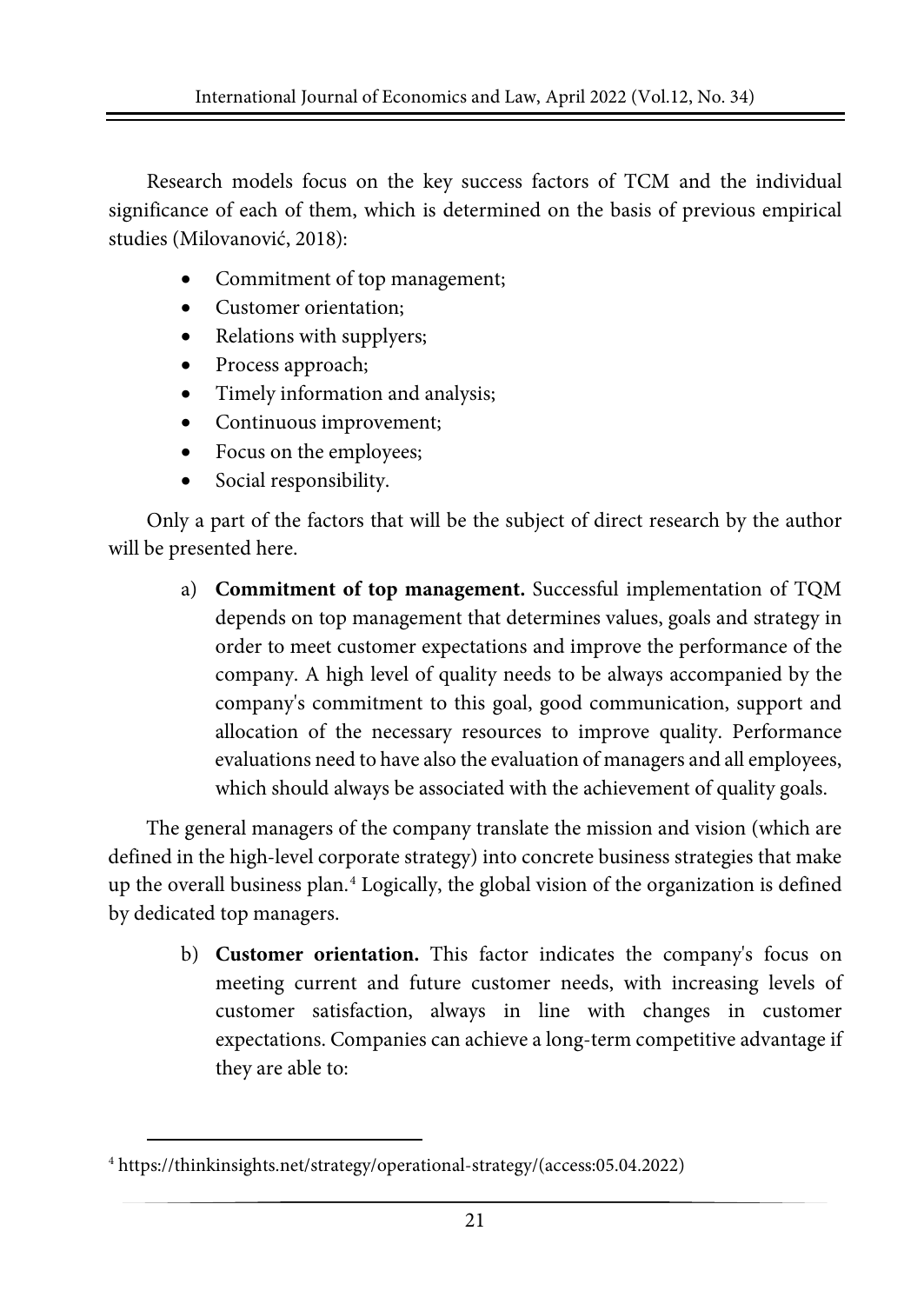- give the quick responses to customer requests (with the implementation of new ideas and technologies);
- produce and deliver products and services that meet or exceed customer expectations;
- have anticipating new needs and wishes of customers and timely prepare to respond to these challenges correctly.

Customers should be regularly invited to cooperate in the process of product development and testing, initiating services, or innovating the range of products and services of higher quality level. The goal is to translate the most valuable customers into of partners, so that they participate in the creation of programs and the realization and distribution of profits (customers - shareholders). Indicators of the degree of customers satisfaction are possible to get by frequently research of customer expectations and the degree of their satisfaction, the transfer of information to managers, as well as the use of this information to make plans and assess the quality achieved. Hence, such relationship marketing is developed, which is used as a means ofsales promotion, but also in relation to the affection, trust and loyalty of customers. Customers are often members of multiple loyalty programs. Loyalty programs are seen as an apriciate tool for creating a long-term, profitable relationship between suppliers (it can also be the level of retailers) and customers (with aim is based on customer satisfaction). It is noted that even today, customers do not give quite clear answers, because mostly they themselves cannot rationally explain the real reasons for choosing a product or service (Plazibat et al., 2016).

c) **Process approach with continuous improvement.** The main idea of the process approach is that the improvement of the performance of the company as a whole is achieved through the improvement and contribution of each individual process (typically through innovation, reorganization and reengineering). Process monitoring and statistical process control are important for detecting errors and their correcting in time, as well as for finding opportunities to increase process efficiency. There may be multiple operational strategies within the same company, but they need to be synchronized. The set of operational strategies (which have focus on the processes) usually includes additional strategies, such as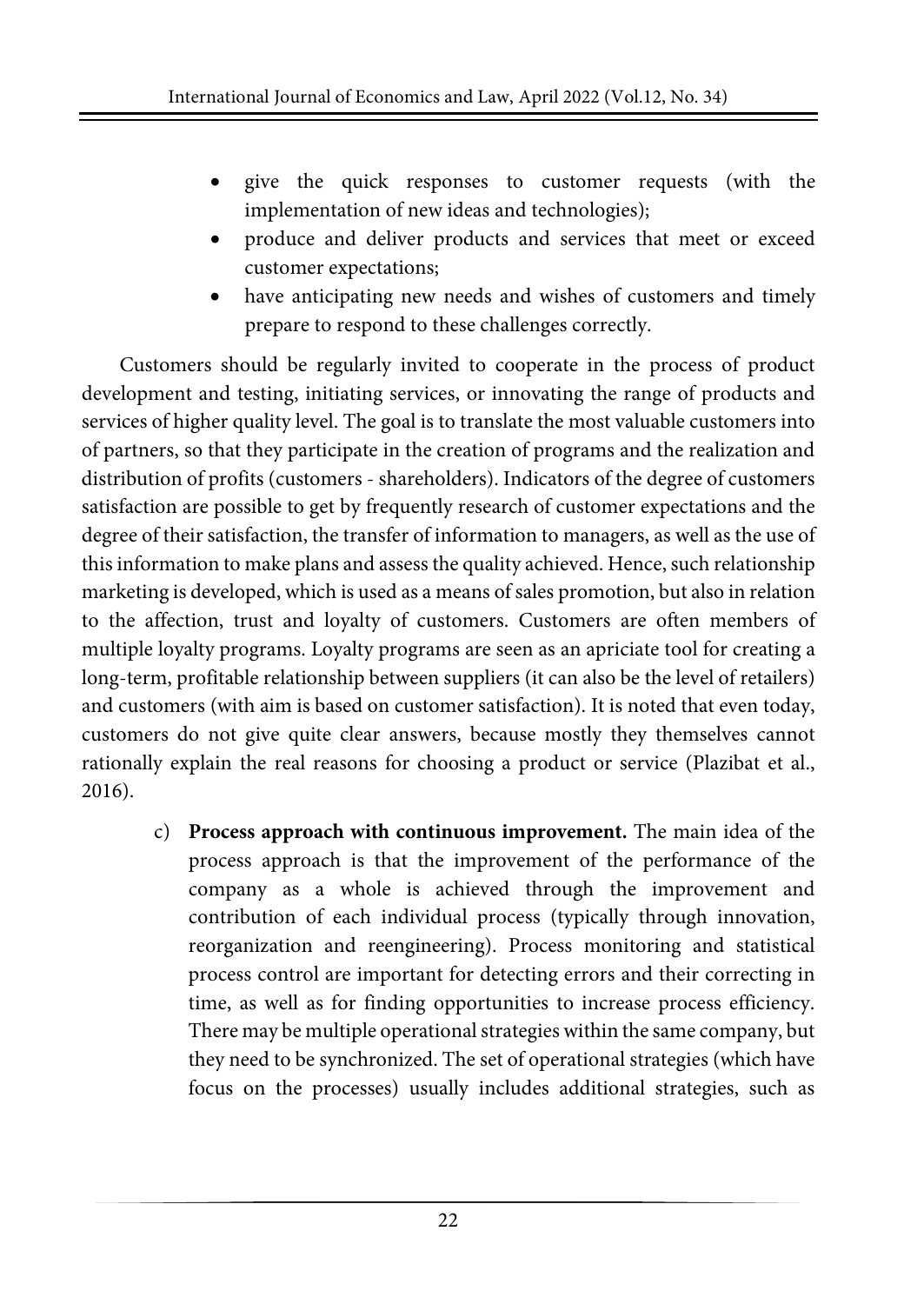product development, conquering new markets, better performance in the existing market, customer engagement, etc.<sup>[5](#page-6-0)</sup>

Variations in production, which occur due to the input of different basic quality, are reflected in the quality of finished products and services. Process management includes preventive and proactive approaches in order to reduce variation and improve product quality (Milovanović, 2018.). This includes that the most important involvement of all employees in the company, which is achieved by promoting and emphasizing the importance of quality, organizational learning, in accordance with specific motivation and incentives for employees (in terms of adopting proposals for their innovation and rewarding). Responsibility for quality applies to all employees in the company (and not only at the level of some organizational units, or directly to the control or quality assurance service), so that significantly increases the company's potential for continuous improvement quality and performances.

d) **Focus on employees and teamwork.** Companies with TQM view employees as partners and valuable assets, what that increases the possibility of achieving better performance. Employees are the main part of human resources, they are the bearers of human capital, which is the most potent component of intangible activity (Milovanović, 2018). Commitment to employees influence to them to accept their greater emotional connection with the company, and that employees show their greater willingness to realize the organizational goals of the company. TQM practices support a philosophy aimed at maximizing the effects of teamwork of the groups and teams, with the inclusion and empowerment of all constantly trained employees (acquire new knowledge but also skills necessary for the specific work process in which they participate), with a high level of organization and reward system for contributing to the improvement of performance in accordance with the improvement of integrated quality.

<span id="page-6-0"></span><sup>5</sup> Ibid;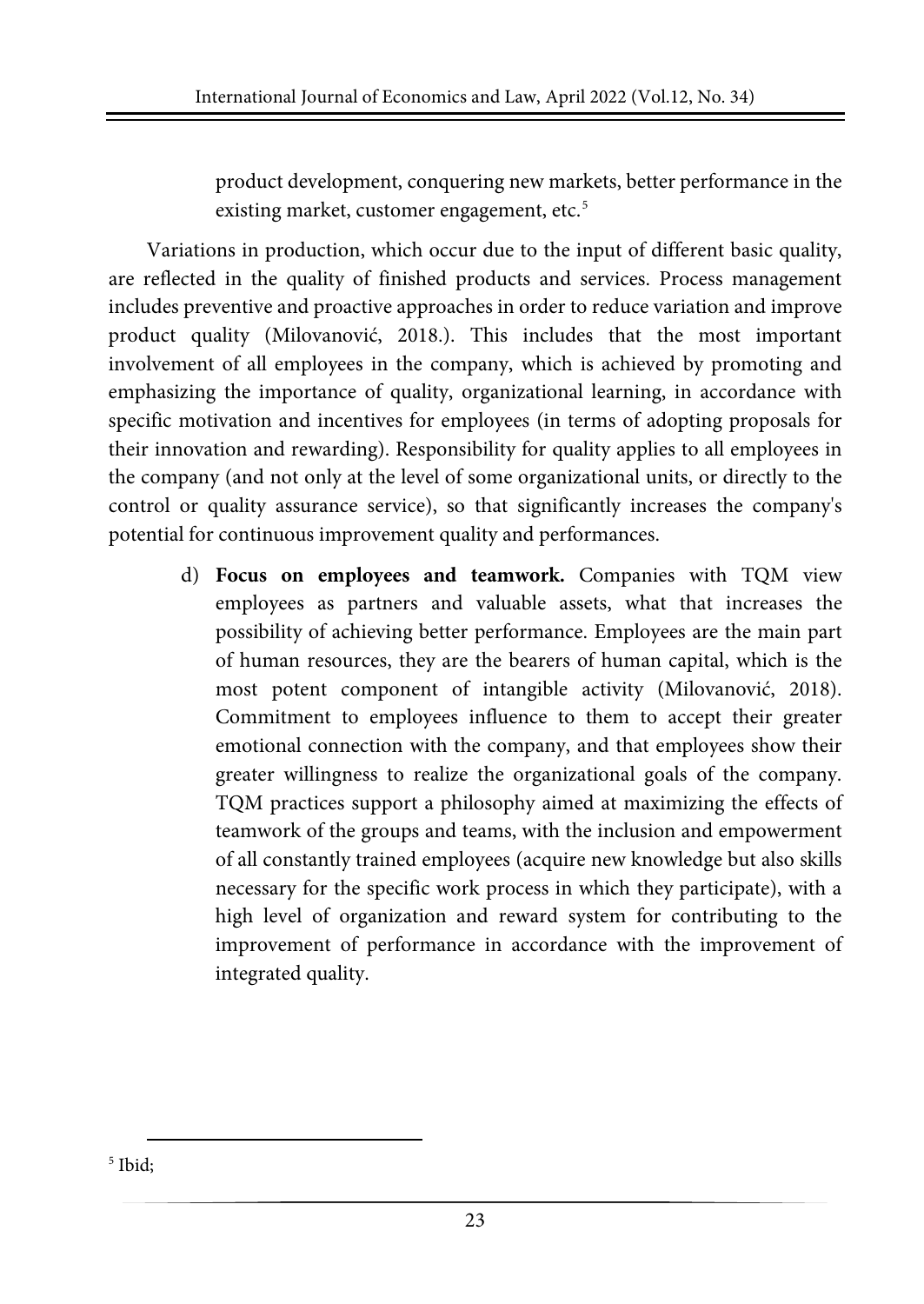#### **3. COMPANY PERFORMANCE**

Company performance, or business performance, must be viewed in the context of company strategy. Strategic management and business performance are inseparable. The assertion of performance (strategic planning, as a rule, has a positive impact on the company's performance) therefore refers to the macro aspects that need to be assessed, evaluated and analyzed (i.e. constantly brought to light accordance of strategic planning and company performance). Strategic planning that represents strategy in terms of its functions as an action taken by a company to achieve superior performance has been defined (Hill et al., 2004,5). The strategy defines the action to improve performance. Hence the view that strategy is defined (phenomenologically) as "a plan, a trick, a pattern, a position and a perspective" (Mintzberg, 1987).<sup>[6](#page-7-0)</sup>

In our research, the goal was not to review the definition and meaning, but to link the strategic goals and performance of the company.

The performance of a company is traditionally associated with an increase in shareholder value. But, if the TQM is taken into account, it is clear that the performance is primarily related to customers (especially high-value consumers). Performance, at the level of social responsibility, can be measured by reducing the impact on the environment, improved of performance of health and safety at work, etc. TQM from the aspect of customer satisfaction (with the aim of increasing their satisfaction) is the subject of our research. Limited interpretation of performance is not good (eg financial performance) and is not fully relevant for assessing what the company has achieved and what it needs to do next to generate even better results.

Regarding enterprise performance research, KPIs (key performance indicators) were selected, according to the model of organization with implemented TQM. Otherwise, one of the obligatory KPIs is level of quality in the company. During the transformation of corporate strategy into quality strategy, a large number of accompanying problems appear, primarily of a practical nature (Arsovski, S., Marković, G., Dabetić, M., 2011).

Most often, the analysis of business flows is performed, and in particular, improvements in the company for a period of several years, data related to the results

<span id="page-7-0"></span><sup>6</sup> https://lucidmanager.org/management/strategic-management-and-business-performance/ (access: 03.04.2022)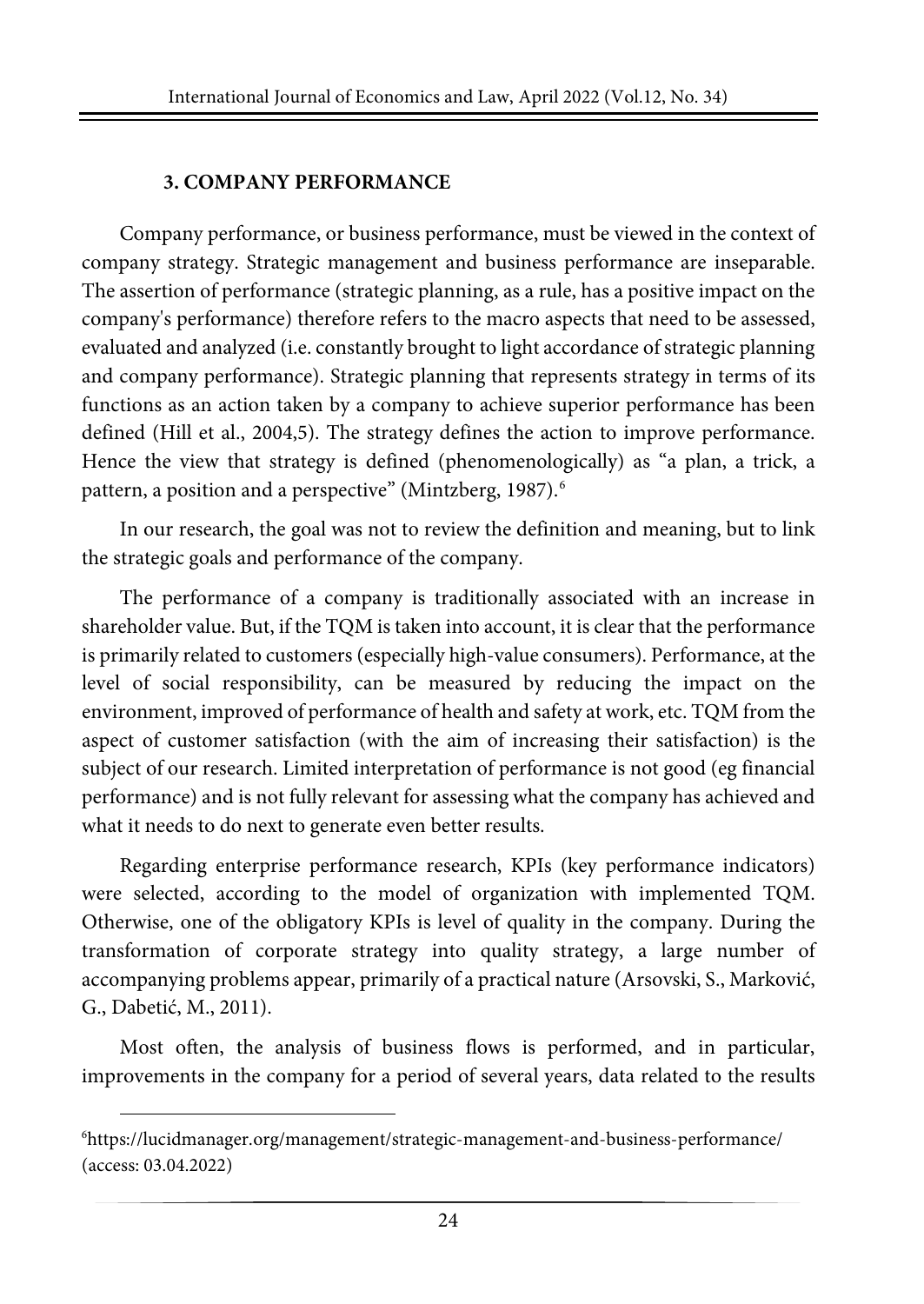are checked and analyzes are performed using the BSC (Balanced Scorecard). The Strategy Map of the organization contains business indicators based on financial reports (objects), to which KPIs of non-financial nature are added (with the creation of a network of their mutual connection with the importance of dependence and impacts). Based on the appropriate results of business performance monitoring through KPIs, it is possible to clearly identify which are the most important (critical) drivers of improvement to define the basis for business success management.

The analysis often uses "BSC Designer PRO" - software package, $\frac{7}{1}$  $\frac{7}{1}$  $\frac{7}{1}$  in accordance with the 4 perspectives of BSC (basic form: finance, customers, internal processes and people). Within the perspectives, the results (achievement of goals), KPIs, goals and initiatives (as an action plan) are observed, in order to determine the overall performance of the company and confirm hypotheses about the existence of correlations between process management and overall quality. There are other variants ("Whirlpool" Co., has 5 perspectives to follow: people, total quality, customers, finance and innovation). For each of these areas, specific objectives are made (5 to 7 main objectives) as well as performance measures of the KPIs that accompany them. The Controller Akademie has a similar approach to the BSC system, but only 3 main areas are followed here: growth, development and profit.<sup>[8](#page-8-1)</sup> These are indicators that need to be improved in an appropriate way in order to properly and responsibly manage business performance.

With "BSC Designer PRO" it is possible to prove how improving the performance of the process can affect the performance of the organization. Hence, simulations of process performance changes are often confirmation of some assumed significance of the impact on organizational performance is sought.

The strategy involves balancing the interests of all stakeholders in order to maintain business balance. Continuous performance measurement enables corrective actions to be planned and implemented at the strategy level in a timely manner.<sup>[9](#page-8-2)</sup>

BSC and TQM, stand in such a relationship that it can be argued that they are perfectly aligned with TQM principles. However, the TQM does not explicitly show the transition from quality to financial success, so this is basically made possible through

<span id="page-8-0"></span><sup>7</sup> [https://bscdesigner.com/kpi\\_designer\\_manual/kpis.htm](https://bscdesigner.com/kpi_designer_manual/kpis.htm) (access: 06.04.2022)

<span id="page-8-1"></span><sup>8</sup> http://mcb.rs/recnik/bsc-balanced-scorecard/ (access: 06.04.2022)

<span id="page-8-2"></span><sup>9</sup> Niven, R.P. (2003). Balanced Scorecard step-by-step, Publishid by John Wiley & Sons, Inc.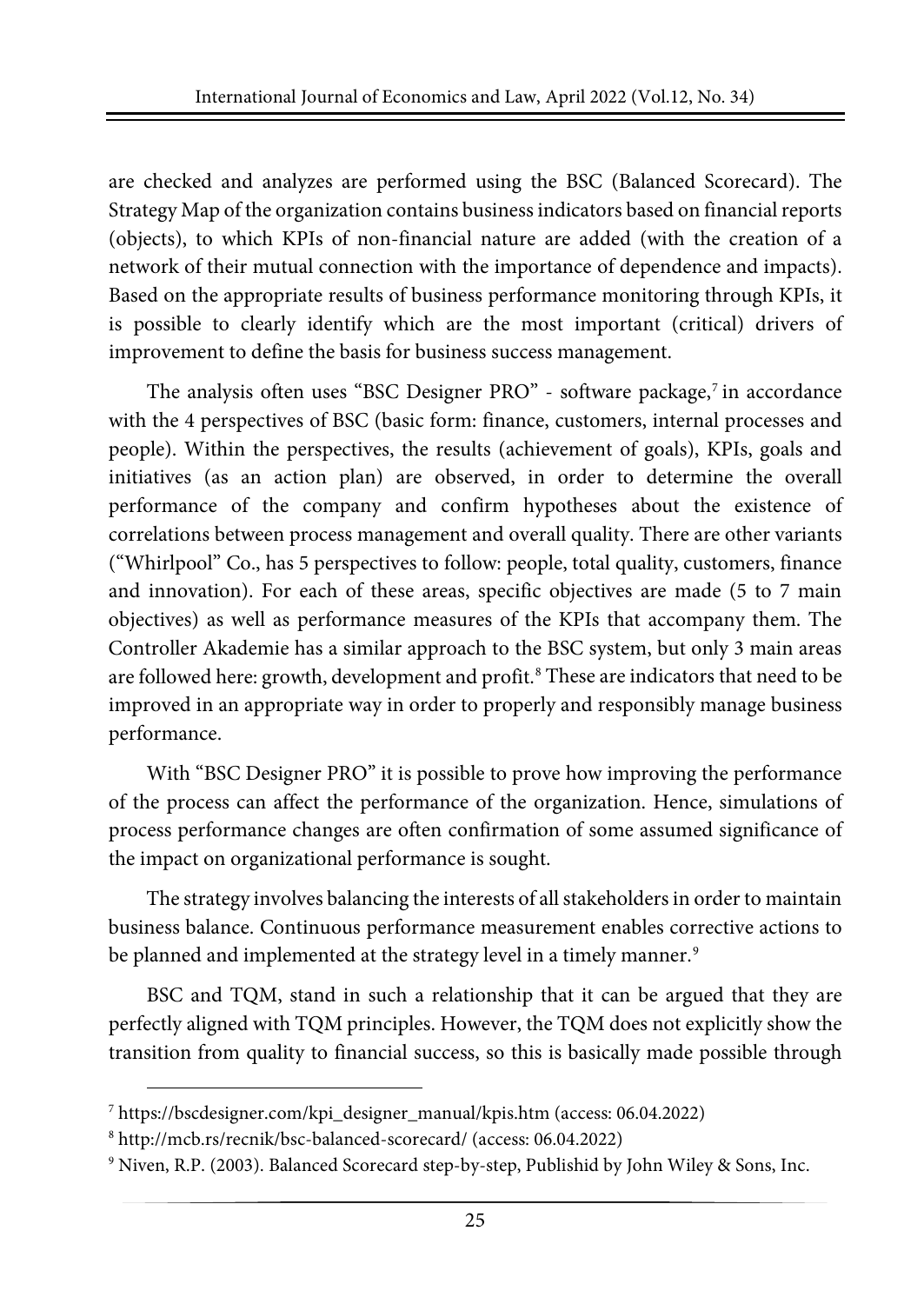the BSC (BSC can show what kind of reorganizing the principles what TQM should be accepted). The BSC also improves the effectiveness of the TQM program by first identifying those internal processes for which improvement will be critical to the success of the strategy achieved through TQM (however, the TQM impact cannot be explicitly seen in financial performance).

BSC and TQM do not always coincide, because the transition between quality to financial success does not always happen. Some US Malcolm Balridge Award winners were obvious examples of good treatment of TQM principles, but still experienced financial difficulties. Namely, firms that focus exclusively on quality and internal process improvement usually do not link all operational improvements to the expected outcomes in the perspective of product buyers or service users. The advantage of the BSC is that all key links must be explicit.

The BSC is based on five principles that serve as the basis for integrated strategic management. Each of these principles focuses on critical issues concerning:

- 1. Introduction of changes;
- 2. Transforming the strategy into operational goals;
- 3. Coordination of organization and strategy;
- 4. Transforming the strategy into specifying the jobs and responsibilities of each employee;
- 5. Transforming the strategy into a continuous process.

Strategic planning affects performance, as investigated (Miller & Cardinal, 1994), (Rogers et al., 1999), primarily from the aspect of identifying the existence of a positive correlation between strategic planning (with quantified goals) and firm performance. It was concluded that more formal strategic planning affects the improvement of business results.[10](#page-9-0) Further, according to the same source, it is argued that there is a positive correlation between the scope of formal strategic planning and a company's financial performance (Miller & Cardinal, 1994). This authors concluded that planning has a positive effect on growth and profitability, with a moderately positive correlation. Correlations show, in different cases, a significantly large fluctuation  $(0.30 < r < 0.71)$  but are sloaped towards positive performance.

<span id="page-9-0"></span><sup>10</sup> Ibid: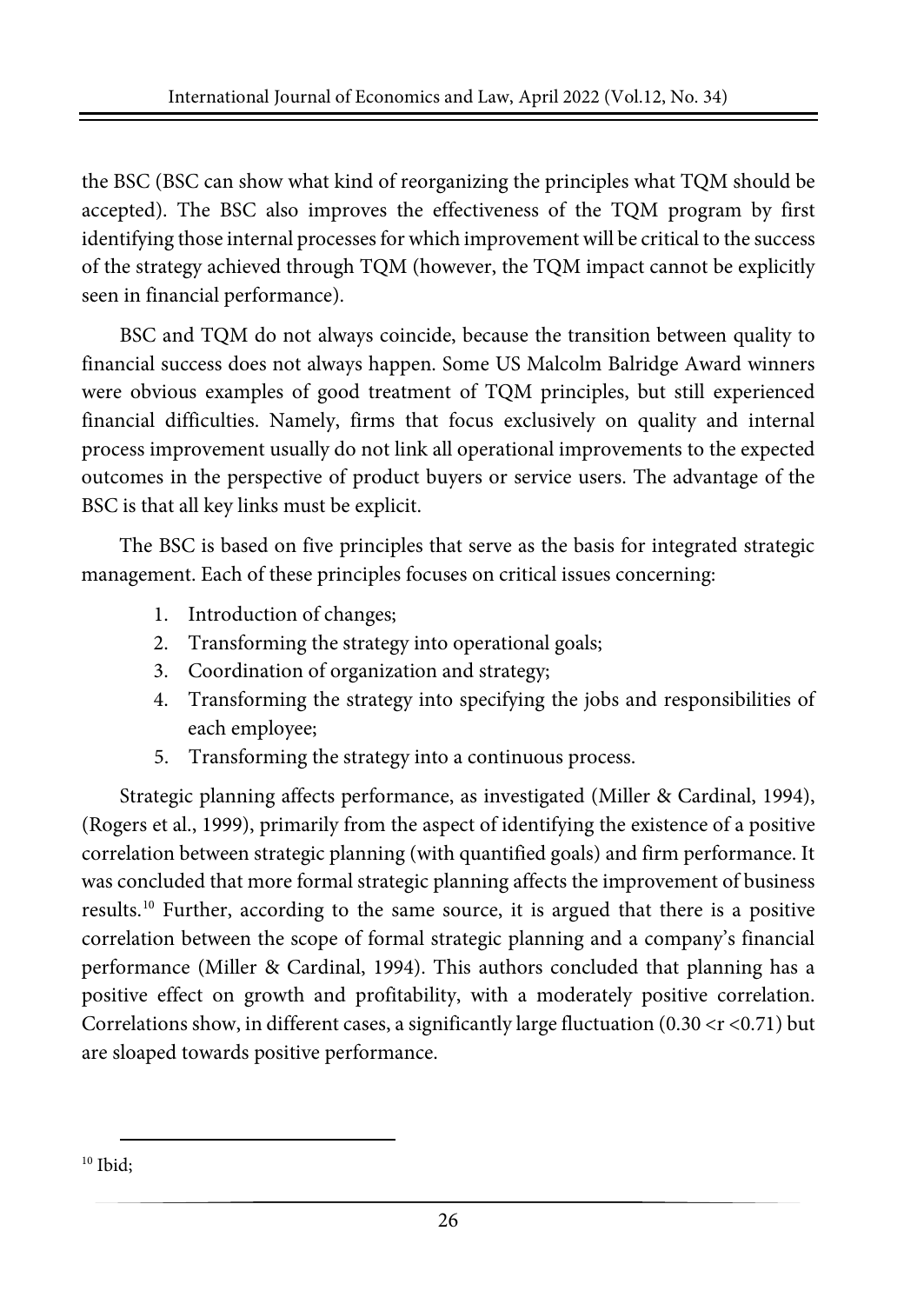Based on our brief but focused review of strategic planning and its relationship to performance, it is clear that it is necessary to introduce some parametrically defined quantities (which are represented at the level of variation), and in this sense it is proposed to include TQM (then all can be cleared).

At the level of a special example, as shown in point 4, it will be possible to see the relationship between TQM and performance, in accordance with the set and achieved goals and plans of the company. The idea of the author is to present the results of the research in an obvious way, suitable for practical solutions to this type of problem in companies, without excessive theorizing and expanding the topic (remaining within the specified thematic framework). Here, to the readers, it was given only complementary references, e.g. (Cohen and Cohen, 1983), (Jaccard et al., 1990), (Venkatraman, 1989), (Baron, R.M. and Kenny, D.A., 1986), (Ahire, S.L., Golhar, D.Y. and Waller, M.A., 1996)<sup>[11](#page-10-0)</sup>, (Andrews, K.R., 1971), etc.

#### **4. EXAMPLE**

The paper gives a brief overview of the BSC, which is used by companies to connect financially with non-financial goals, as well as external perspectives (finance and customers) with internal perspectives (people and processes). The term "balanced" means that all 4 areas are mutually consistent (finance, customers, people, processes), but many companies in practice often give them different importance (greater or lesser) in terms of priorities in some of their business areas. Aspects related to customers, employees and processes are considered here (their are important for both, TQM and BSC), but, due to the lack of interviews with top managers and insight into specific financial documentation (or a situation that managers could realistically present), it has not been possible to consider aspects which concerning "commitment of the top management" (TQM) and the "finance perspective" (BSC).

Here, the basic aspects regarding the quality of supply chains are considered through the assessments and attitudes given primarily by customers and consumers. For the purposes in question, a Questionnaire was launched, on the basis of which answers

<span id="page-10-0"></span><sup>&</sup>lt;sup>11</sup> Ahire, S.L., Golhar, D.Y. and Waller, M.A. (1996). Development and validation of TQM implementation constructs, Decision Sciences, Vol. 27 No. 1, pp. 23-56.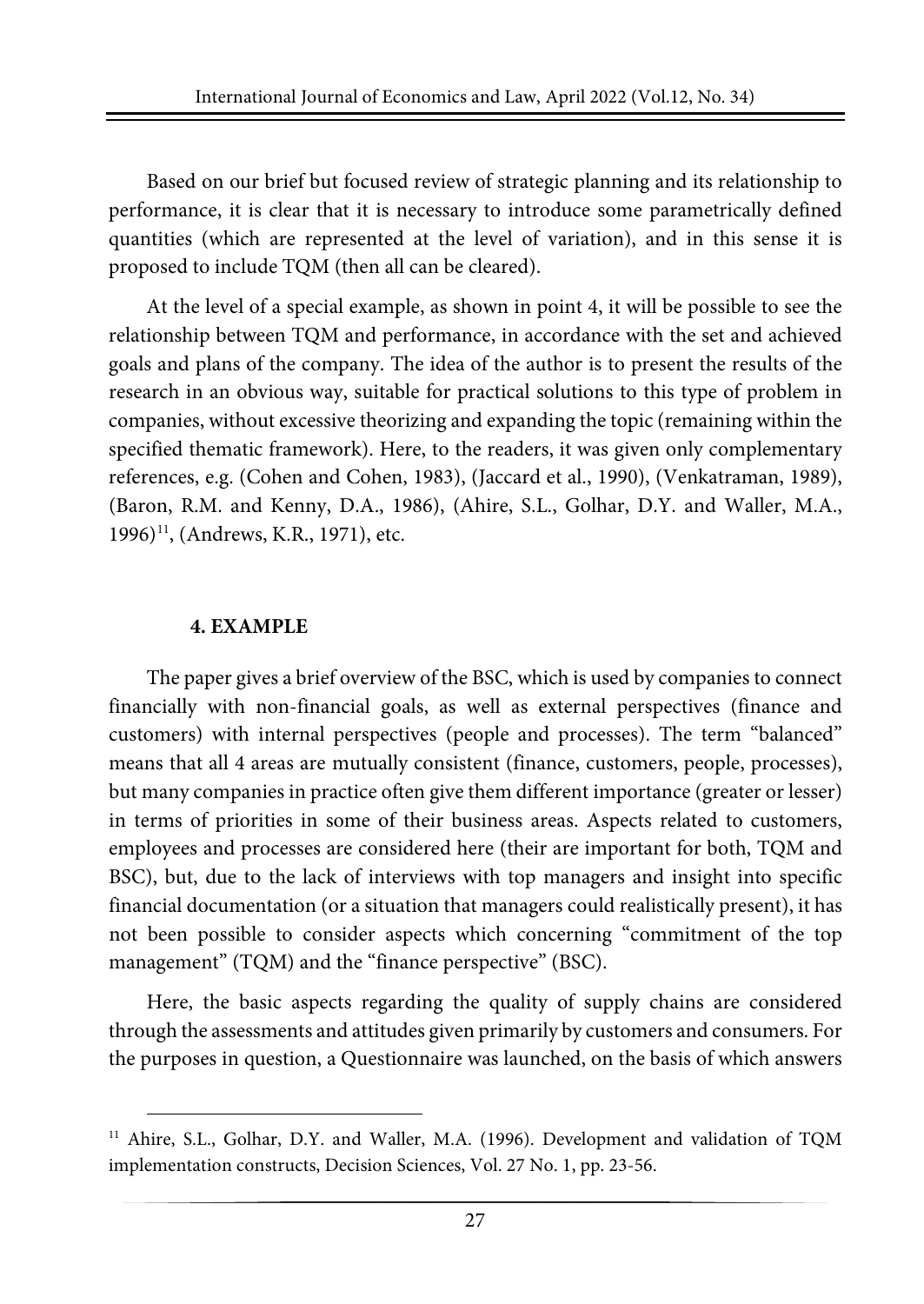of interest for the subject were obtained (Šegrt, 2022a). As part of the same survey, the views of respondents at the level of the extended group were collected and processed (practically at the level of all represented categories of participants regarding supplying, production and delivery of products and services), according to (Andjelković, M., Radosavljević, D., Tomić, R., 2022). Theoretical bases of analysis, as well as a database with detailed answers of respondents) are contained in FPSP monographs that consider the problem of economic optimization and TQM at the level of supply chains (transport and logistics service systems).<sup>[12](#page-11-0)</sup>

The questionnaire-2 was emphasized, which refers to "Research on the correlation between the performance of supply chains, the implemented TQM and customer satisfaction". Particular emphasis was placed on the aspects related to attracting a larger number of customers, ie users or consumers, with an increase in consumer satisfaction and an increase in the total volume of realized transport and logistics services.

# **4.1. Hypotheses [13](#page-11-1)**

The hypotheses are given according to the research described in detail in the monograph.

Hm (Main Hypothesis): The success of supply chains (SC) depends on the quality of service potential and the quality of the service process with a high level of customer satisfaction.

Auxiliary hypotheses:

- 1. **H1:** Alternatives at the level of transport and logistics arrangements contribute to improving the quality of supply chains.
- 2. **H2:** Ancillary services contribute to improving the quality of SC.
- 3. **H3:** The higher level of integral quality of SC attracts a larger number of customers / users and increases the total volume of realized transport and logistics services.

<span id="page-11-1"></span><sup>13</sup> Ibid;

<span id="page-11-0"></span><sup>12</sup> FPSP (projekti: P1- Ekonomska optimizacija transportnih sistema na nivou lanaca snabdevanja; P4- Unapređenje totalnog kvaliteta digitalizovanih transportno-logističkih uslužnih sistema, 2022);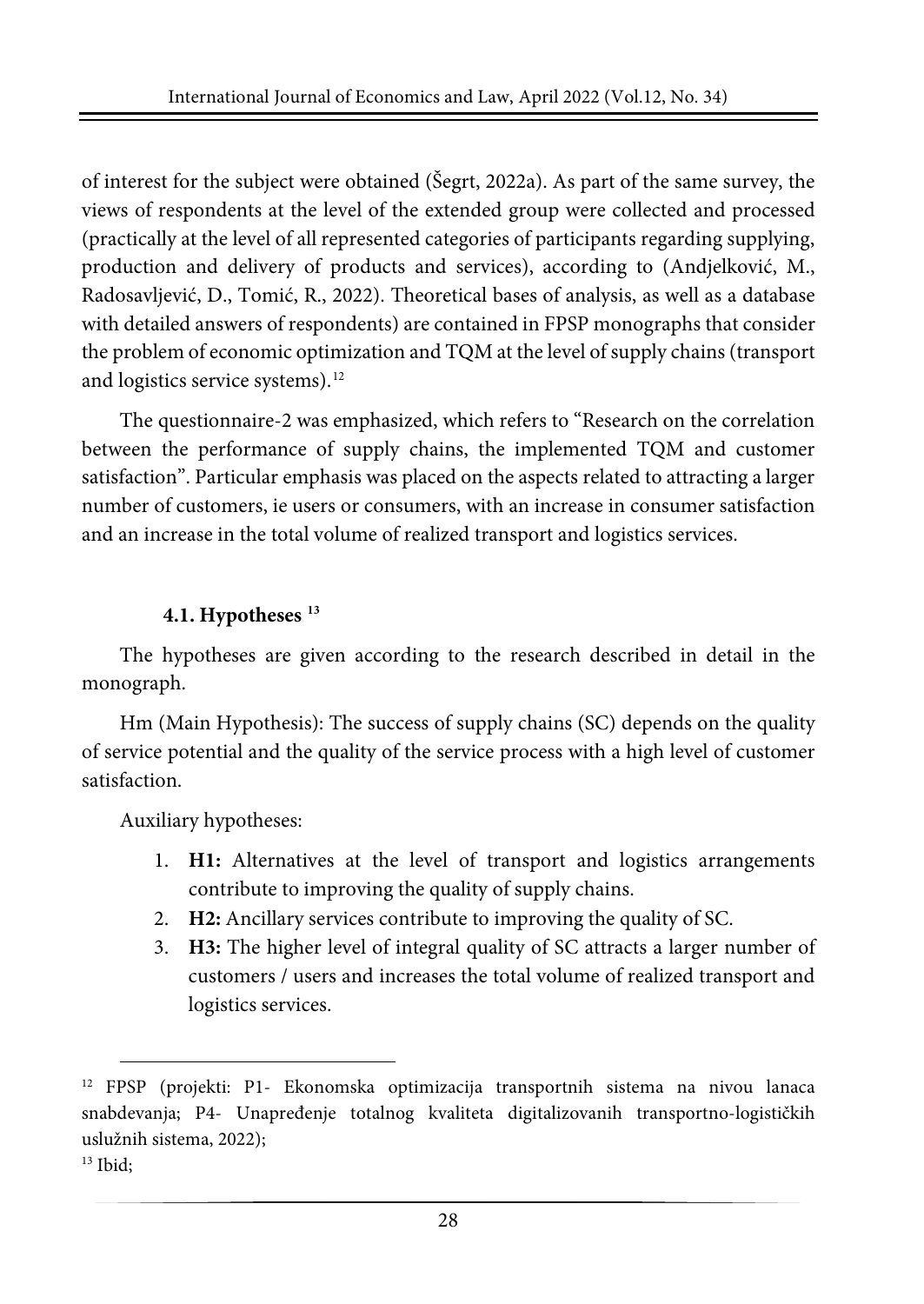#### **4.2. Summary evaluation of the survey**

The summary assessment regarding the quality of supply chains by customers / users is detailed in (Apprentice, 2022a). Only the processed summary results and the corresponding output indicators will be given here. The direct dependences of performance, TQM and individual TQM factors are shown in the form of diagrams.

The scale with the appropriate grades is set in the interval 1 to 5 (1-Absolutely irrelevant, 2-Essentially irrelevant, 3-Not important nor irrelevant, 4-Important, 5- Absolutely important). The frequencies for the respondents' grades, in accordance with the corresponding table (Šegrt, 2022a), are given at the level of aggregate data, Figure 1.

If all essay answers to the survey questions are converted into numerical values, the following is obtained, according to (Šegrt, 2022a):

The expected mean value of the parameter evaluation (answer to the question) in this case is:

$$
\bar{x} = \frac{\sum x_i f_i}{n} = \frac{4821}{1186} = 4,06
$$

Variance:

$$
\sigma^2 = \frac{\sum f_i x_i^2 - \frac{(\sum f_i x_i)^2}{N}}{N} = \frac{20339 - \frac{(4821)^2}{1186}}{1186} = \frac{20339 - 19597}{1186} = \frac{742}{1186} = 0,626
$$

Standard deviation is:

$$
\sigma = \sqrt{0.626} = 0.791.
$$

Taking into account the answers in the survey to the 22 questions asked (for customers-users of SC), it can be stated that the total expected mean value of the parameters of the random sample of the population is 4.06.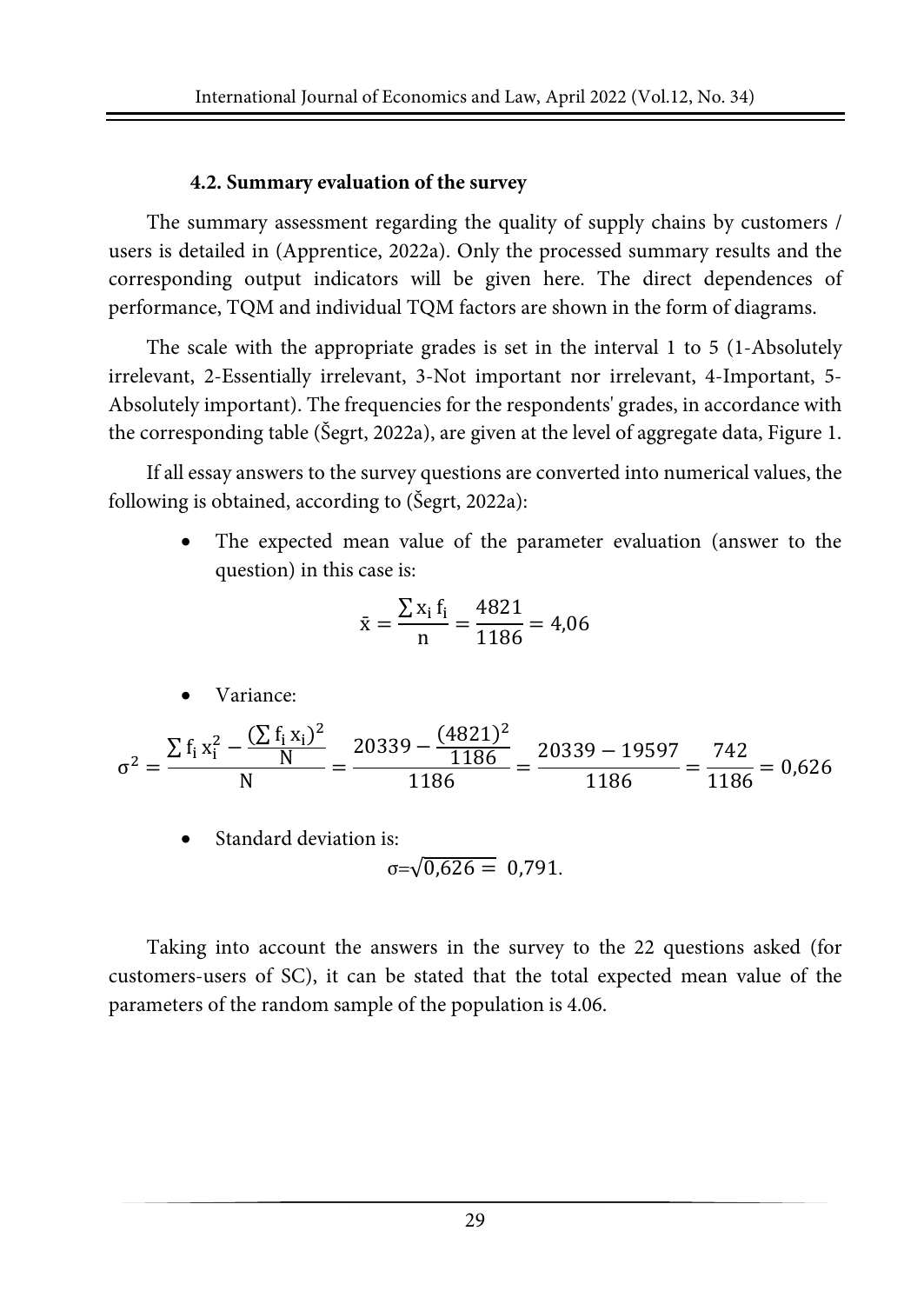

**Figure 1.** Diagram with the frequency of respondents' grades (Source: authors)

Out of a total of 1186 questions asked regarding certain factors of interest for improving the quality of supply chain services and customer satisfaction, respondents gave 1024 answers or 86.3%, that they are important or absolutely important.

The obtained summary results of the statistical analysis of the survey, and taking into account the low level of standard deviation (0.791), as measures of deviation of individual responses from their mean, suggest that the main and auxiliary hypotheses can be accepted as correct. It is because of the absolute majority sample gave the answer in the survey was that the offered factors of interest for improving the quality of supply chain services and customer satisfaction are important or absolutely important (Šegrt, 2022).

#### **4.3. Statistical analysis**

The main statistical analysis is focused on the results ofresearch on the relationship between TQM - QMS and company performance, in terms of different quality parameters.

The response from the field was satisfactory. Sufficiently good data have been obtained for their translation into final results, on the basis of which relevant analyzes should follow.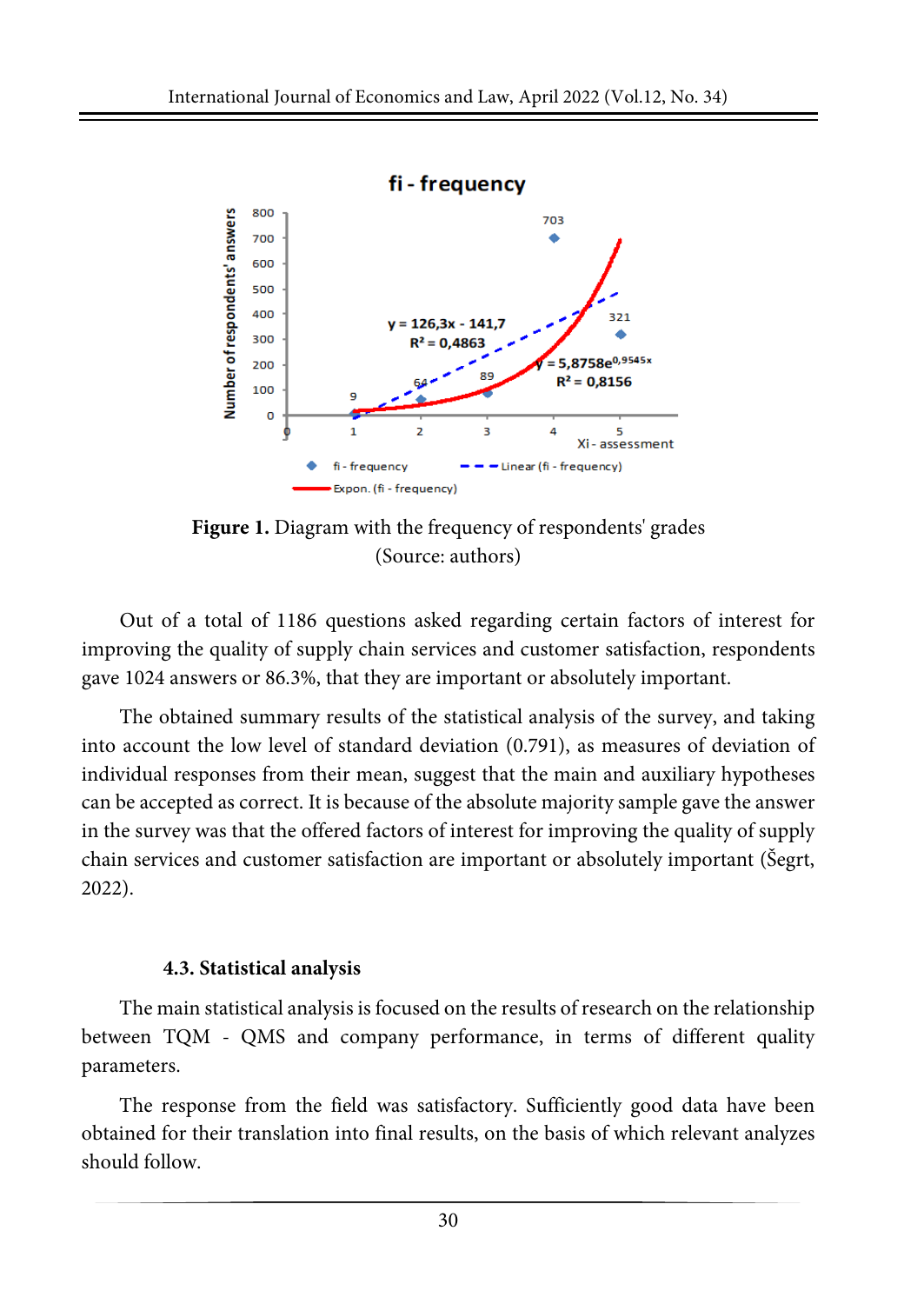There are already basic statistical results based on the answers of the respondents to the questions from the Questionnaire - Survey that can be used in such a source form. The aim here is to group certain results according to groups of logically related questions/answers, as well as at the level of all questionsfrom the survey, and to establish appropriate correlations and other relationships related to QMS/TQM status and forecasts whether TQM is going well (optimal) on the path from QMS to the full implementation of TQM (through TQM the company works much better - achieves maximum performance).

Regarding the derived results, and the benefits from them, the key analyzes are given in the corresponded appendix, report according to (Šegrt, 2022).

Here is a part of the analysis that cumulatively represents the parameters and relationships at the level of different quality systems in accordance with the set research frameworks. Based on the considered subject aspects of the quality system (QMS, TQM) and analyzed the relevant data from the tables (contained in Annex P3 of FBSL-Monographs), diagrams and other indicators were obtained that support the sustainability of the hypotheses and give an obvious picture of the relationship between QMS and TQM (according to basics at the level of comparison of TQM and QMS).<sup>[14](#page-14-0)</sup> In the monograph itself, a number of appropriate summary diagrams are given with clear indicators of interest for a closer interpretation of the achieved results of the monograph, in more detail in (Šegrt, 2022).

<span id="page-14-0"></span><sup>&</sup>lt;sup>14</sup> Faculty of Business Studies and Law (P4- Improving the total quality of digitized transport and logistics service systems, 2022);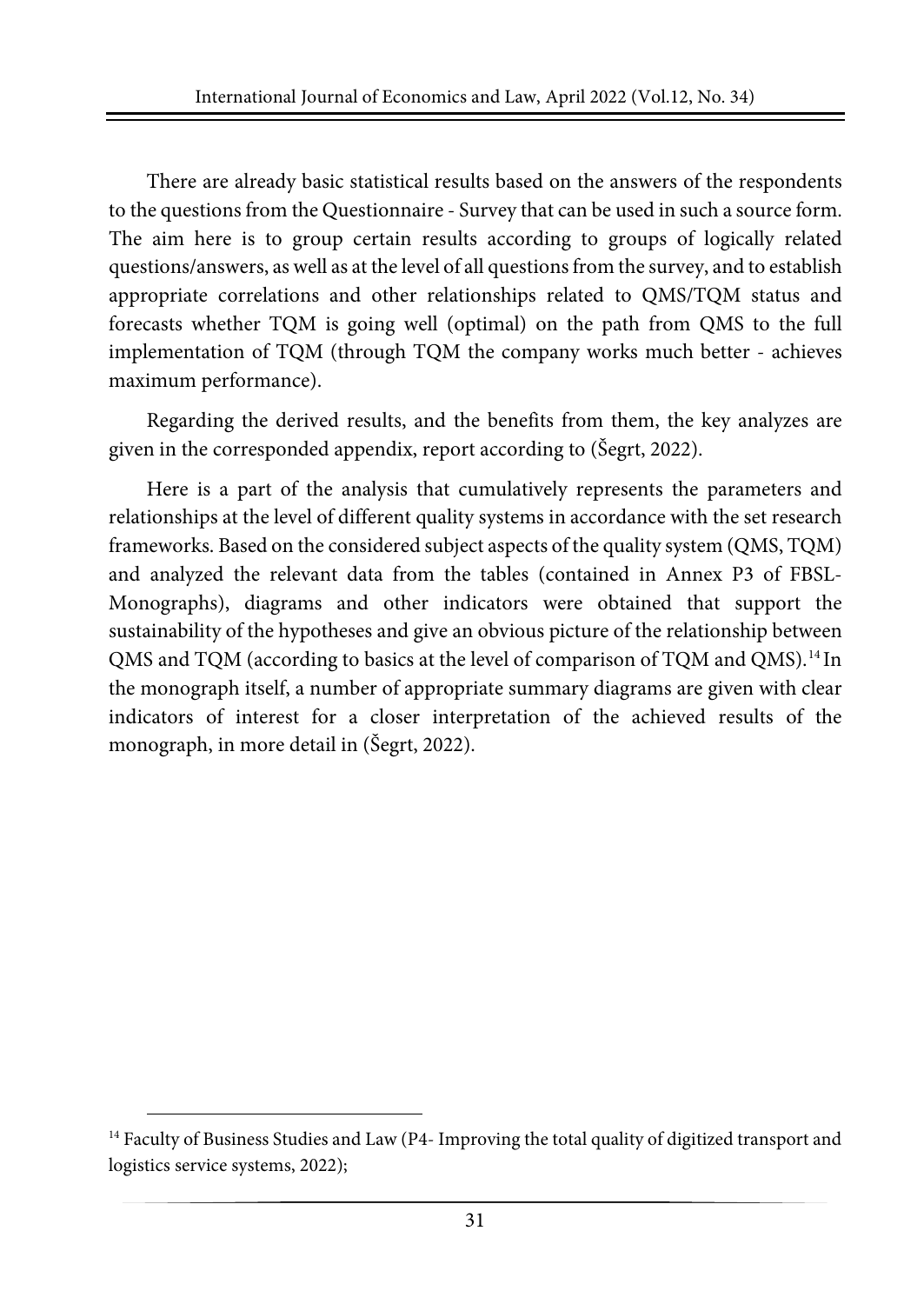



Analyzing the relationship between TQM (which was created as the upgrade of the already implemented QMS) and the actual-documented QMS according to which the company operates, where in both cases it was important to determine the company's performance (through the performance of enerprise with QMS and TQM, and their relation and consent), certain results were obtained which are shown in the graphs and with comments as in the pictures that follow. Explicitly stated aspects of quality (although it is practically impossible) are conditionally treated here at the level of an independent project "quality system" (hence the parameter "aspects of quality" appears).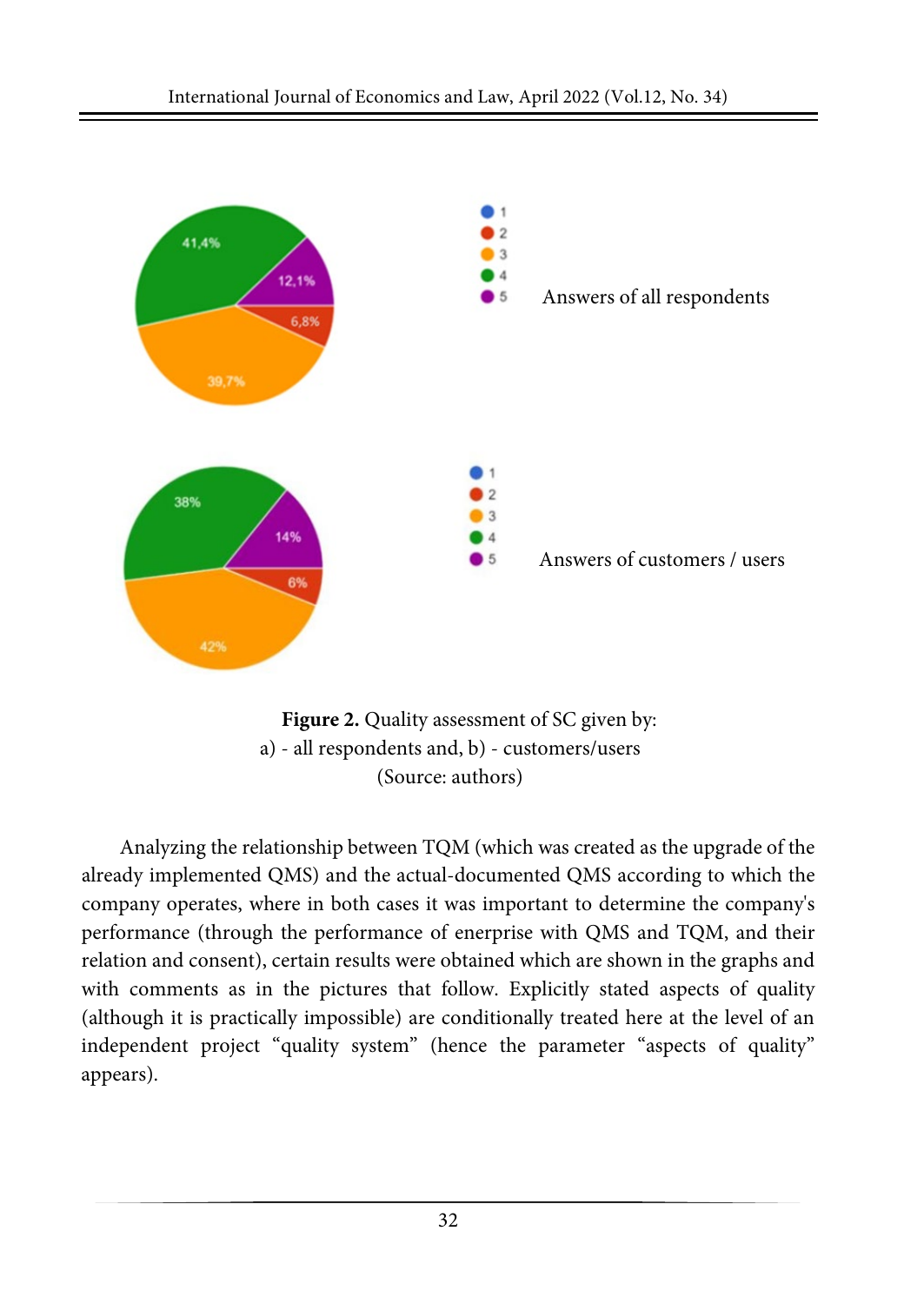#### **4.4. Results of descriptive statistics**

When researching the interrelationships of two variables, the methods of simple regression and correlation analysis are applied, and in the case of observing several variables, then the methods of multiple regression and correlation are used. The word "simple" only means that these are two phenomena, and by no means that the analysis is simple.

In accordance with fig. 3 (as well as according to the calculated correlation), it can be noticed that TQM and QMS do not have a high level of agreement of the results (correlation of 0.3186 means that it is a positive linear correlation of medium strength; the range  $0.25 - 0.64$ ; according to some authors this would be weak correlation<sup>[15](#page-16-0)</sup> where the range is: 0.21-0.40). It could have been clearly expected, since in a significant part of the concepts there are certain differences between QMS and TQM (strong leadership versus employees and teamwork, product and service orientation versus customer orientation, orientation to a high level of standardized work versus continuous improvements), with a strong global vision of the organization with TQM. Nevertheless, the QMS quality management system should be understood as a path to TQM.



**Figure 3.** Basic aspects of QMS and TQM quality at the system level (Source: authors)

<span id="page-16-0"></span><sup>&</sup>lt;sup>15</sup> (Guilford, 1978), (Evans, 1996): Value of correlation coefficients with interpretation;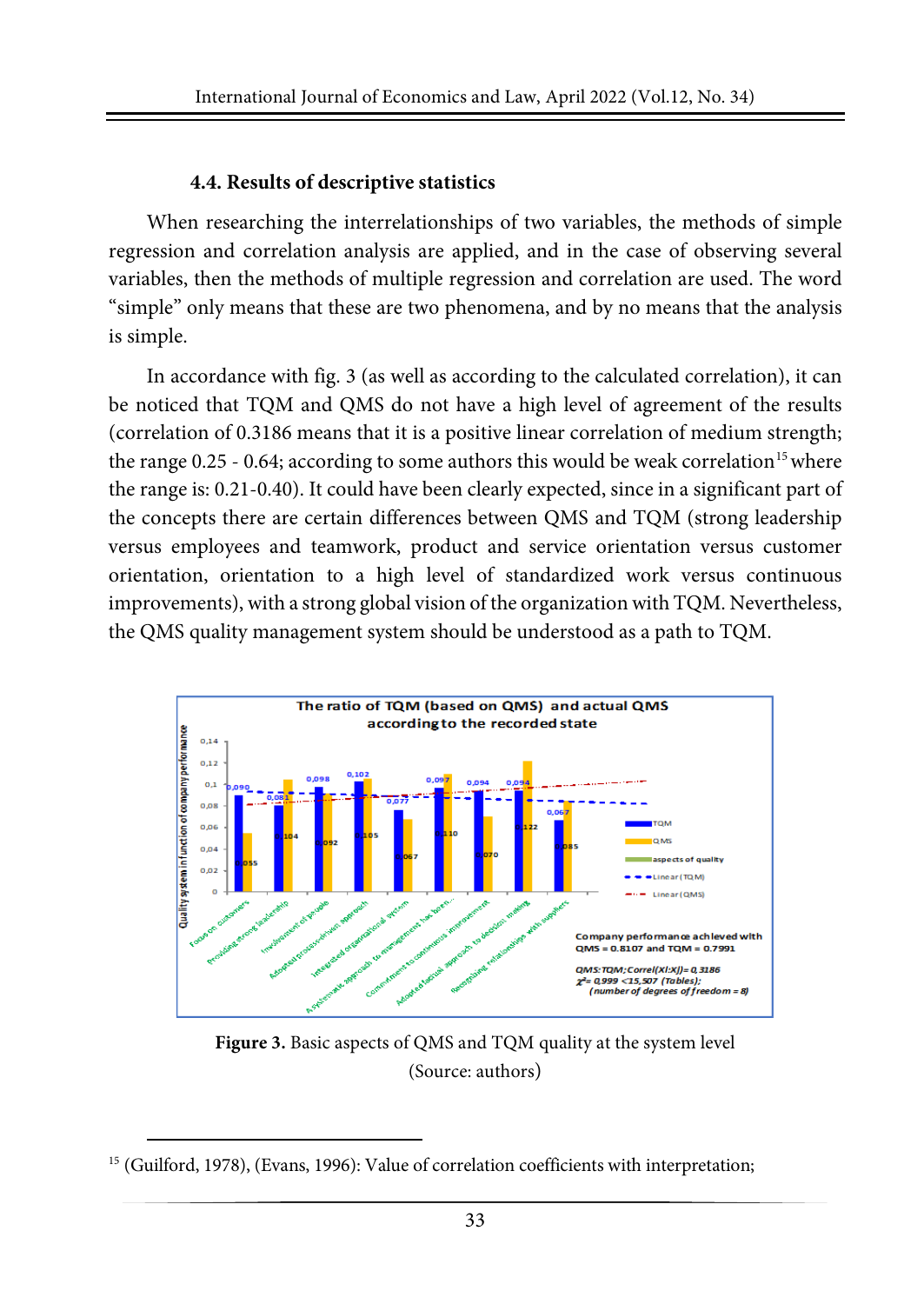

**Figure 4.** Quality aspects of QMS and TQM with special reference to customers/consumers (Source: authors)

Today, it can be stated that the evolution of quality management (QM) development is based on a new approach, primarily in terms of deepening knowledge for quality (from QMS, through TQM, BE and E, IQDM<sup>[16](#page-17-0)</sup> to the body of knowledge for QM), according to (Majstorović, 2009).

Numerous analyzes have shown that the best approach is the simultaneous application of QMS / TQM, just when the organization realizes the greatest benefits, ie. much better than at the beginning when QMS or TQM are introduced and when applied separately.<sup>[17](#page-17-1)</sup> It can also be concluded that there is a positive and dominant impact of TQM on the quality of products with innovative content. Conclusions according to the performed analyzes (Majstorović, 2009) can be identified as:

• QMS good practice has a positive impact on various aspects of an organization's business performance (from sustainable development to innovation), and vice versa;

<span id="page-17-0"></span><sup>&</sup>lt;sup>16</sup> IQDM - Integrisani model podataka kvaliteta za podršku svim procesima, podprocesima i aktivnostima kvaliteta tokom životnog veka proizvoda

<span id="page-17-1"></span><sup>17</sup> Cerović,B. (2004). Ekonomika tranzicije, Ekonomski fakultet, Beograd.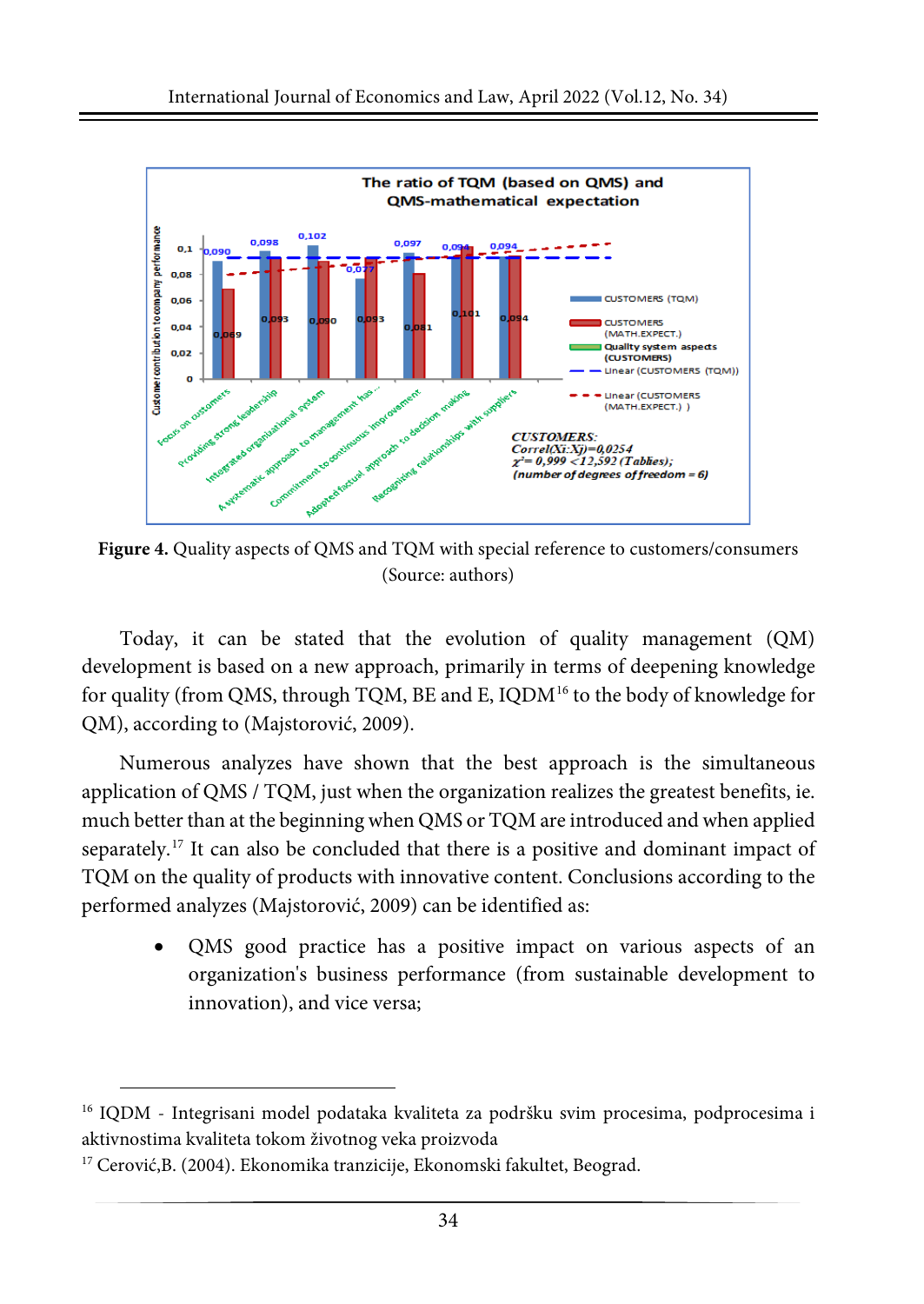The paradigm of good practice in Republic of Serbia was also confirmed, ie. that the good practice of QM(S) in our country has had a significant positive impact on the overall business performance of organizations (Majstorović, 2009).

Due to the way in which companies work, with implemented QMS and TQM (and in accordance with the assessment of appropriate achievements), the results based on correlations of factors (customer, processes, employees) are logical, more precisely in these cases, for TQM and QMS, there is practically always positive linearly very weak correlation ( $r = 0$  do 0.20), or it can be negative linearly very weak correlation ( $r = -0.20$ ) do 0), as in the case of the factor "employees" due to the different way of working, training and the applied system of motivation and rewarding).

Below are diagrams that confirm the obtained assessment of quality systems at the level of supply chains. In accordance with the comparison of the results shown in Figures 8.9 and 8.10, the data as in Table 1 were established.

The ratio of the values of the QMS and TQM quality system indicators, based on the individual answers of the respondents (Fig. 7) and on the basis of the cumulative answers of the respondents (Fig. 8), helps to understand the results from Table 1 in a more obvious way.



**Figure 5.** QMS and TQM quality aspects with special reference to processes (Source: authors)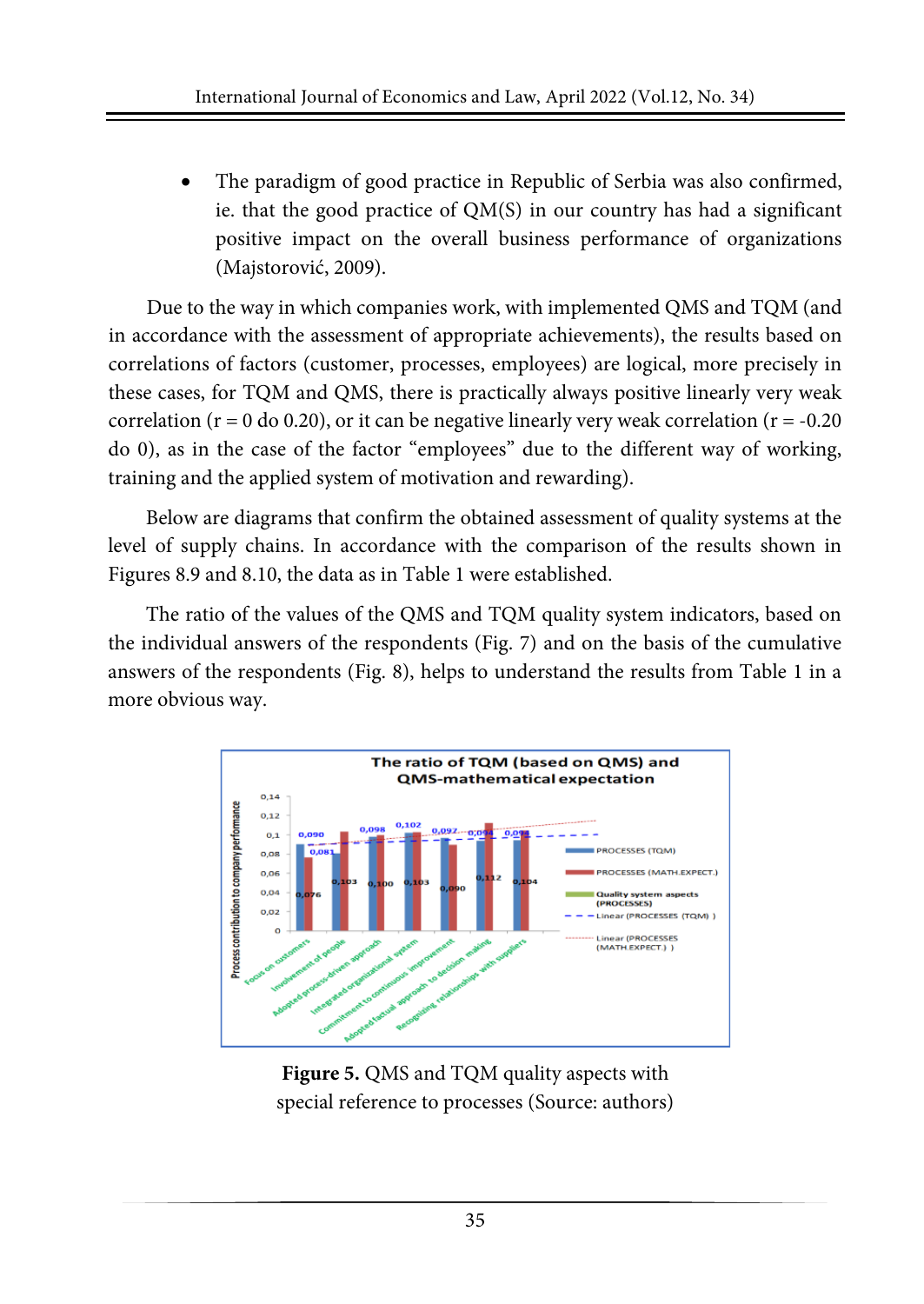

**Figure 6.** Quality aspects of QMS and TQM with special reference to employees (Source: authors)

|  |  | Table 1. Functional dependencies - applied Excel functions |  |
|--|--|------------------------------------------------------------|--|
|--|--|------------------------------------------------------------|--|

| <b>Functional Dependencies</b><br>(Excel Functions) | <b>Value</b> | <b>Assessment</b>                                                                                                                     |
|-----------------------------------------------------|--------------|---------------------------------------------------------------------------------------------------------------------------------------|
| CORREL(QMS; QMS/TQM)                                | 0,992148627  | Excellent positive correlation [0.85-1.00];<br>Individually (Answers to 10 questions:<br>Answers to 22 questions)                     |
| CORREL(QMS; QMS*)                                   | 0,578912618  | Positive middle correlation [0.40-0.75];<br>Individually: Cumulative (Answers to 10<br>questions)                                     |
| CORREL(QMS/TQM; QMS/TQM*)                           | 0,695796583  | Positive middle correlation [0,40-0,75];<br>Individually: Cumulative (Answers to 22<br>questions)                                     |
| CORREL(QMS*; QMS/TQM*)                              | 1,00         | Excellent positive correlation [0,85-1,00];<br>Cumulative (Answers to 10 questions:<br>Answers to 22 questions)                       |
| CHITEST(OMS; OMS^)                                  | 0.939695493  | Individually (Answers to 10 questions); Tables<br>$(p=0.05; r=3)=7,81472776;$ Accepted because<br>it is 0,939695493<7,81              |
| CHITEST(OMS/TOM; OMS/TOM^)                          | 0,92645049   | Individually (Answers to 22 questions); Tables<br>$(p=0.05; r=3)=7,81472776;$ Accepted because<br>it is 0,92645049<7,81               |
| CHITEST(OMS-TOM; OMS-TOM^)                          | 0,833160675  | Overall individually (Answers to 10<br>questions); Tables ( $p=0.05$ ; $r=3$ )=7,81472776;<br>Accepted because it is 0,833160675<7,81 |
| CHITEST(OMS-TOM*; OMS-TOM*^)                        | 4.73567E-25  | Overall cumulative (Answers to 22 questions);<br>Tables ( $p=0.05$ ; $r=4$ )=9,487729037; Accepted<br>because it is 4,73567E-25<9,49  |

(Source: authors)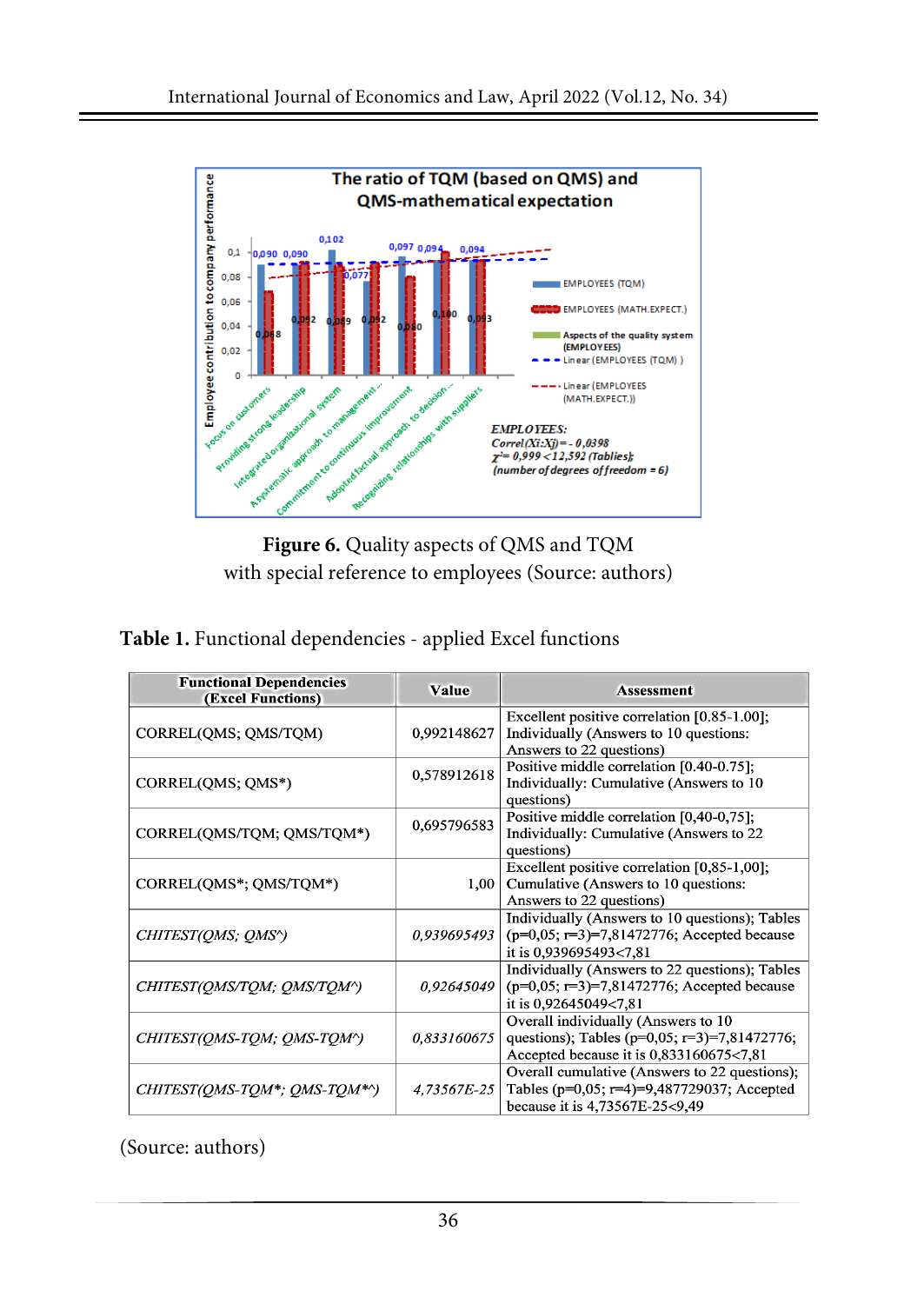It is logical that, with strong models of quality systems according to some of the above ISO standards (or SRPS ISO, eg SRPS ISO 9001), organizations work and achieve good business results (through the supply of quality products and high repeatability services), so it remains the dilemma of understanding the extent to which the TQM concept is accepted with changes in the culture and behavior of employees (in certified organizations) when it comes to achieving optimal quality (at the level of integrated processes) with a focus on the customer satisfaction.

The authors are aware of the fact that it is necessary to set plans far more ambitiously and conduct research on the subject category, so only data that can be compared with the achieved average value for QMS (QQMS = 8,277) will be presented, which refers to the average score given by respondents regarding the presence of TQM culture and the introducing of the concept of total quality, as shown by  $QTQM = 7.30$ (excellent grade is conditionally taken as  $Q^* = 10$ ; the appropriate scale is set in the interval 1 to 10).



**Figure 7.** QMS and TQM quality system indicators based on individual responses of respondents (Source: authors)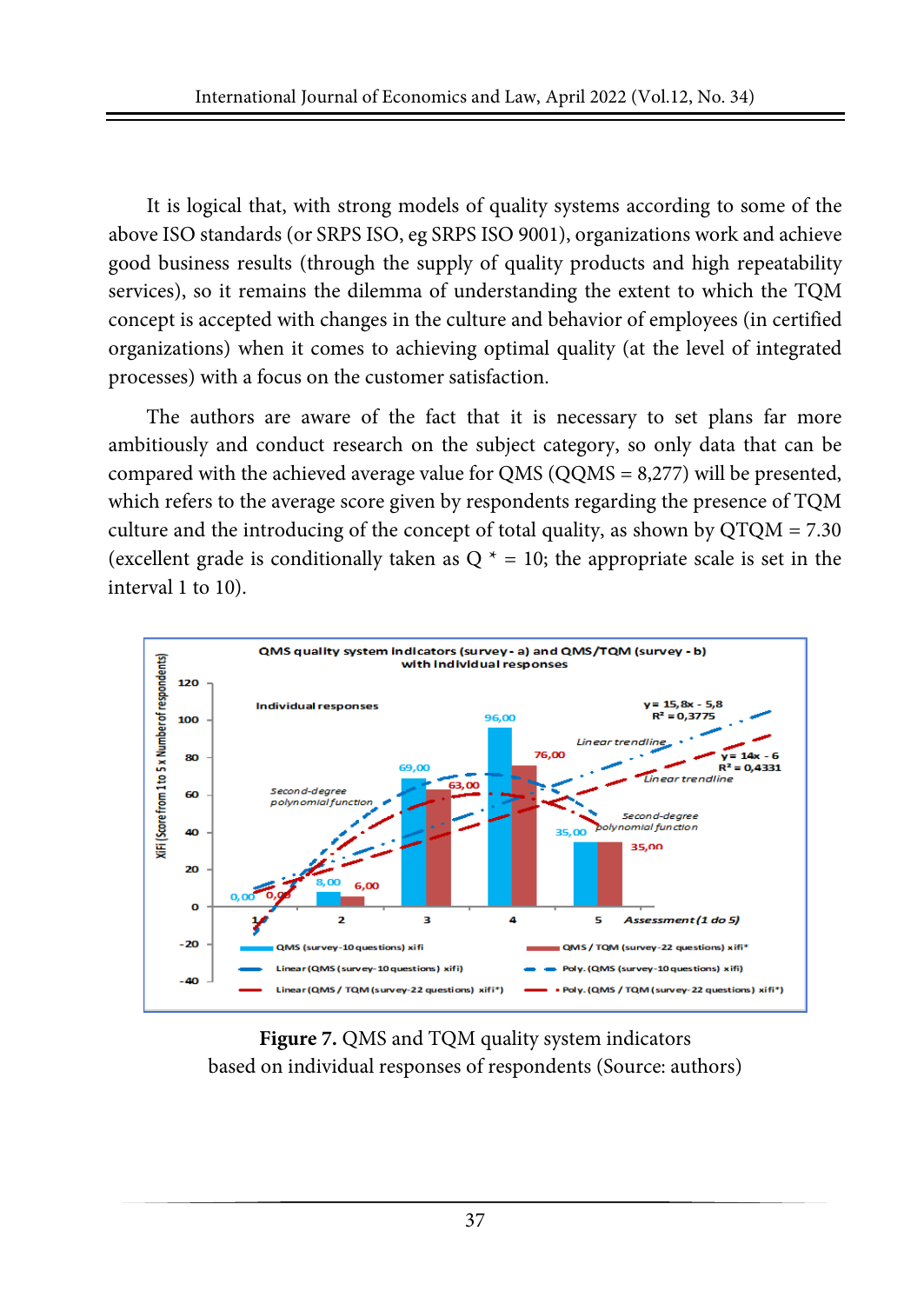

**Figure 8.** QMS and TQM quality system indicators based on cumulative responses of respondents (Source: authors)

# **CONCLUSION**

Based on the previous analysis, it can be concluded that the key success factors of TQM, in accordance with the systemic interaction, will lead not only to increased customer and owner satisfaction, but also to improve the quality of deliveries of products and services at company with implemented QMS.

Since the implementation of TQM is a complex and continuous process of change, it is necessary to define an appropriate plan for measuring the progress of this process, which is achieved through performance measurement (in accordance with KPIs and appropriate tools). It must be emphasized here that non-financial performance measures are gaining in importance, with the help of which it is possible to timely assess the effects (in the early period of the business) and their connection with the performance of the company. Also, measuring performance is an integral part of TQM as it continuously achieves the goal of improving the process, quality and business of the company, which is not limited by anything (especially regarding the deadlines for final deliveries).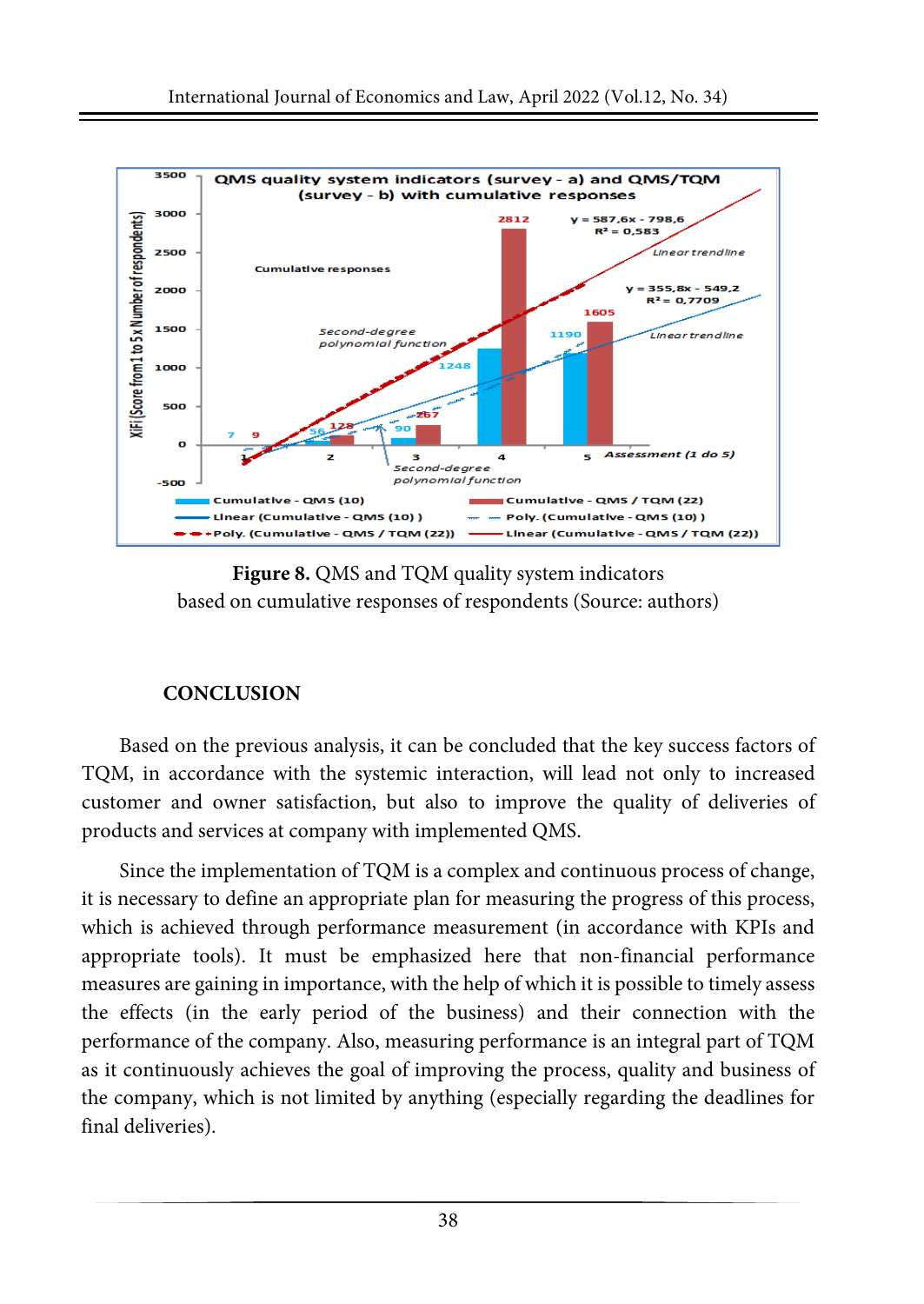Everything that takes place on the basis of TQM, and its impact on the company's operations, needs to be documented and managed with such data and information. The documented data management system concerns complete processes in the company (better said at the company and environment level), from providing the necessary inputs in the form of data derived from measuring the performance of the supply process, through employees (their training, teamwork and satisfaction), and finaly to the delivery services and products (with after-sales support).

These data issignificant because of quality, of the realization of plans, but also about the causes of quality problems, ie that on the other hand everything that has been identified should be objectified (as much as possible quantified, assessed and evaluated), and for definning of possible directions for necessary improvements. Improvements do not happen by themselves, and they are necessary not only because of technological and business trends, but also because of the perception of constant innovation of consumer demands, and of course because of building a more competitive market position of the company - supplyer.

The concept and importance of performance measurement, performance measurement systems, performance measures and appropriate tools, BSC perspectives, etc., will be the subject of research by authors in future projects and publication of the papers on subject topics, ie. regarding the research and definition of advanced models for identifying the correlation of achievements and trends in the development of quality systems (especially TQM) as a means to improve the overall performance of enterprises.

## **REFERENCES:**

- 1. Andjelković M., Radosavljević D., Tomić R. (2022). Unapređenje totalnog kvaliteta digitalizovanih transportno-logističkih uslužnih sistema. Beograd: FPSP.
- 2. Arsić, M., Kokanović, M., Tomić, R., Arsić, S. (2015). Promote the concept of sustainable transport in urban environments. (Ecologica, Ur.) Ecologica, 22(80), pp. 655-660.
- 3. Arsovski,S., Marković,G., Dabetić,M. (2011). Strategija kvaliteta u telekomunikacionim kompanijama. Poslovna politika(Kvalitet 9-10,2011).
- 4. Ilić,I., Tomić,R., Ilić, D., Kokanović,M. (2018). Inovativni potencijali MSP kao faktor industrijskog razvoja Republike Srbije. ANTiM-2018. 1, str. 59-70. Belgrade: Fakultet za poslovne studije i pravo: Fakultet za informacione tehnologije i inženjerstvo.